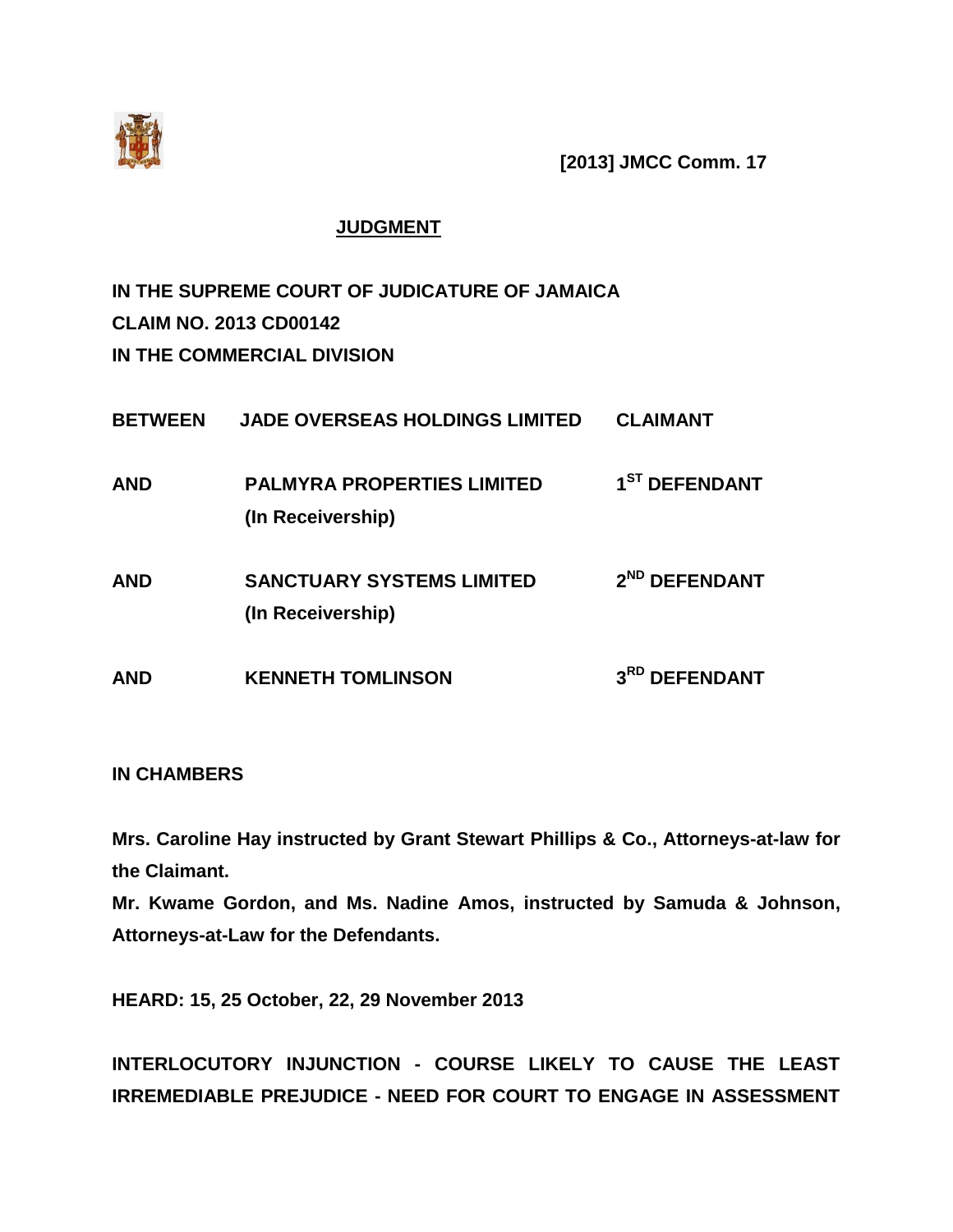**OF STRENGTH OF PARTIES' CASES - CASE INVOLVING MAINLY CONSTRUCTION OF AGREEMENT/WRITTEN INSTRUMENTS/POINTS OF LAW – WHETHER COURT CAN FEEL HIGH DEGREE OF ASSURANCE THAT AT TRIAL WOULD APPEAR INJUNCTION RIGHTLY GRANTED - WHETHER CLAIMANT GUILTY OF DELAY** 

**SECURITIES - FIXED OR FLOATING CHARGE – DEBENTURE - RESTRICTIVE CLAUSES IN DEBENTURE -PRIORITY OF CHARGES - WHETHER MANAGEMENT AGREEMENT VOID AS MAINTENANCE OR CHAMPERTY - WHETHER MANAGEMENT AGREEMENT CONSTITUTES SALE OR DISPOSAL OF ASSETS IN THE ORDINARY COURSE OF BUSINESS – WHETHER PRIOR WRITTEN OR OTHER CONSENT OF DEBENTURE-HOLDERS REQUIRED FOR ASSIGNMENT UNDER MANAGEMENT AGREEMENT-WHETHER ENTRY INTO MANAGEMENT AGREEMENT TRIGGERED AUTOMATIC CRYSTALISATION OF FLOATING CHARGE INTO FIXED CHARGE**

#### **Mangatal J:**

[1] This claim was filed on the  $2^{nd}$  of September 2013. It is a very interesting and novel case, involving a wide range of legal issues, including the not-so-common public policy considerations of champerty and maintenance, the law of securities, debentures, fixed and floating charges, and equitable charges. It calls for a consideration of the meaning of the phrase "in the ordinary course of business" in the relevant debentures and requires the construction of a number of Instruments. I thank all Counsel on both sides for the high level of preparation. This litigation comes at a time just before Jamaica, (from all indications) expects to pass the much talked-about and somewhat controversial new legislation, "SIPP", the Security Interests in Personal Property Act. That Act is expected to deal with security interests in personal property in a variety of ways. The present application is for an interlocutory injunction.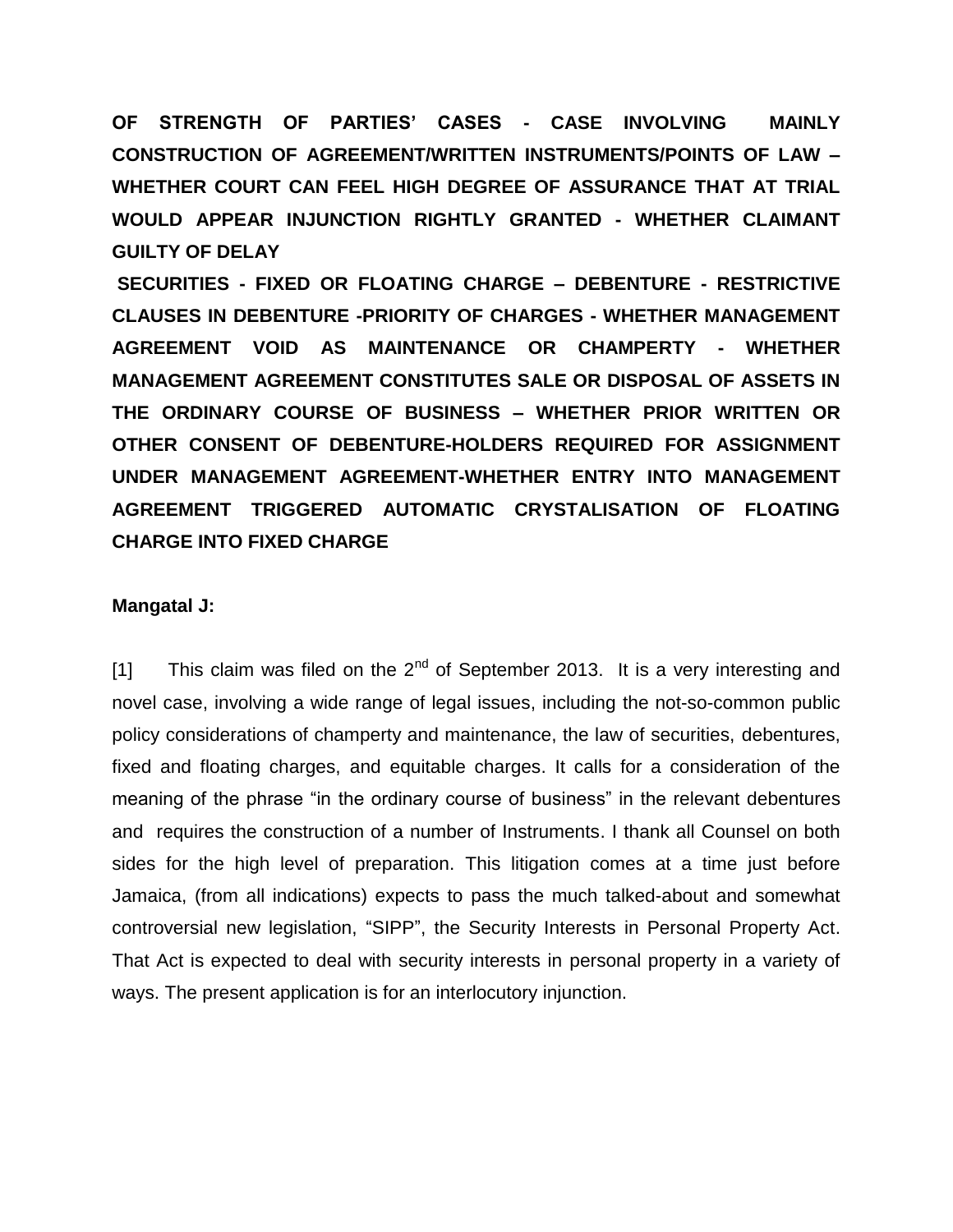### **THE PARTIES**

[2] The Claimant Jade Overseas Holdings Limited ("Jade") in its Particulars of Claim states that it is a limited liability company duly incorporated under the laws of the British Virgin Islands with registered office at Omar Hodge Building, Wickham Cay, Road Town, Tortola, British Virgin Islands.

[3] The 1<sup>st</sup> Defendant Palmyra Properties Limited (In Receivership) ("PPL") is a limited liability company duly incorporated under the laws of St. Lucia with registered office at Bourbon Street, P.O. Box 1695, Castries, St. Lucia.

[4] The 2<sup>nd</sup> Defendant Sanctuary Systems Limited (In Receivership) ("SSL") is a limited liability company duly incorporated under the laws of Jamaica with registered office at Rose Hall, Montego Bay in the Parish of Saint James.

[5] The 3<sup>rd</sup> Defendant Kenneth Tomlinson ("the Receiver") has been appointed Receiver in relation to PPL and SSL pursuant to Instruments of Debenture discussed later in this judgment. The Receiver was so appointed on the 23rd.day of July 2011.

# **THE BACKGROUND**

# **The Development**

[6] The Palmyra Resort and Spa is a luxury condominium and hotel development ("the Development") situated on 12 acres at Rose Hall, Montego Bay in the Parish of Saint James. In broad terms, the Development consists( or was intended to consist) of 11 villas; 288 units of accommodation of varying sizes, divided between three 12 – storey towers, a 25,000 square foot spa, a 52,000 square foot clubhouse, two swimming pools and adjacent whirlpools. Integral to the Development was the operation of a hotel using a variety of these facilities and properties.

[7] The Development was commenced on or about mid-2005 and is at least partially complete. The hotel on the Development opened in December 2010 and operated until November 2011. The management of the hotel was, principally, conducted by Solis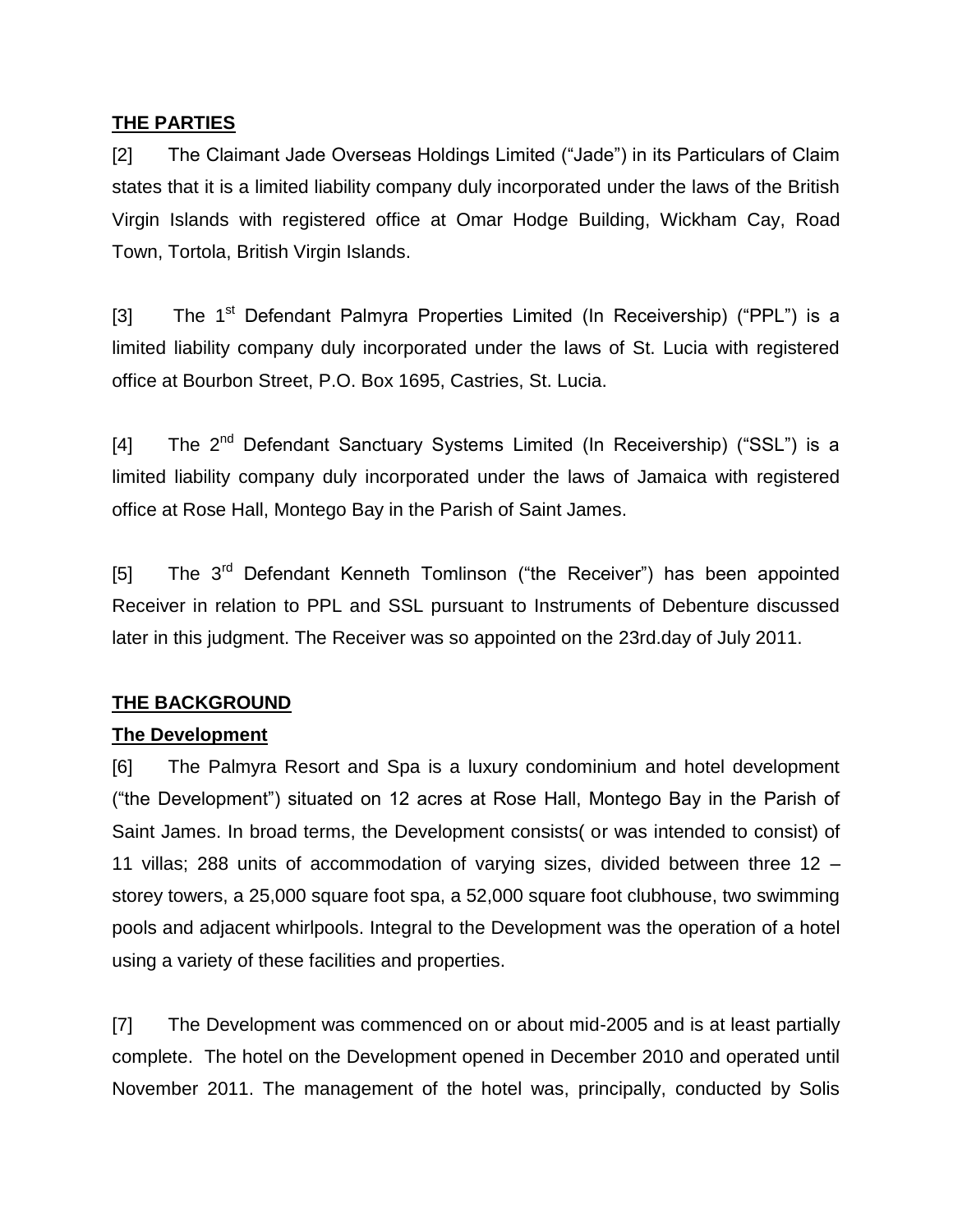Hotels and Resorts (Solis) a company with offices in Atlanta, Georgia in the United States of America with expertise in managing luxury 5 star hotels and resorts internationally. A number of units within the Development have been sold to third parties.

#### **JADE, PPL AND SSL**

[8] Mr. Kwang Sim, in an Affidavit filed September  $9<sup>th</sup>$  2013, describes himself as an Officer of Jade. At paragraph 2 of his Affidavit Mr. Sim states that Jade is an associated company of PPL and SSL and he states that Jade, PPL and SSL have common officers. In a letter dated 29 March 2012, from Mishcon de Reya, Solicitors in London, England, who represent Jade, responding to a letter from Messrs. Samuda & Johnson, Attorneys-at-Law for the Defendants, it is stated that the sole shareholder of Jade is Resorts Properties Group Limited and the sole director is Servco Limited (BVI). Jade's Attorneys-at-Law on the  $24<sup>th</sup>$  of October 2013, served a Notice of Intention to refer to and rely upon the Affidavit of Robert Thomas Trotta, filed on 24 August 2009, in an earlier Suit, Claim No. 2009, HCV 04344. This Suit is referred to in greater detail below. In paragraphs 2, 10, 12 and 13 of that Affidavit, Mr. Trotta states as follows:

> **"2. I am the Chairman of Resort Property Group ("RPG"), a group of companies specializing in luxury resort development across the world. Both .... Claimants-.... SSL and....PPL –are part of RPG. ....SSL, a Jamaican company, is a wholly owned subsidiary of PPL, a St. Lucian company, and I confirm that I am authorised to act on behalf of both PPL and SSL by PPL's Directors and that I am duly authorised by both companies to make this Affidavit on their behalf. ...**

> **10. I am the founder and Chairman of RPG. RPG was formed by me in 1983 and is at the forefront of the world's hotel and resort development industry. To date, RPG has, under my leadership, been responsible for the development of 13 different luxury resorts across Europe, the US and the Caribbean. RPG's resorts are renowned for**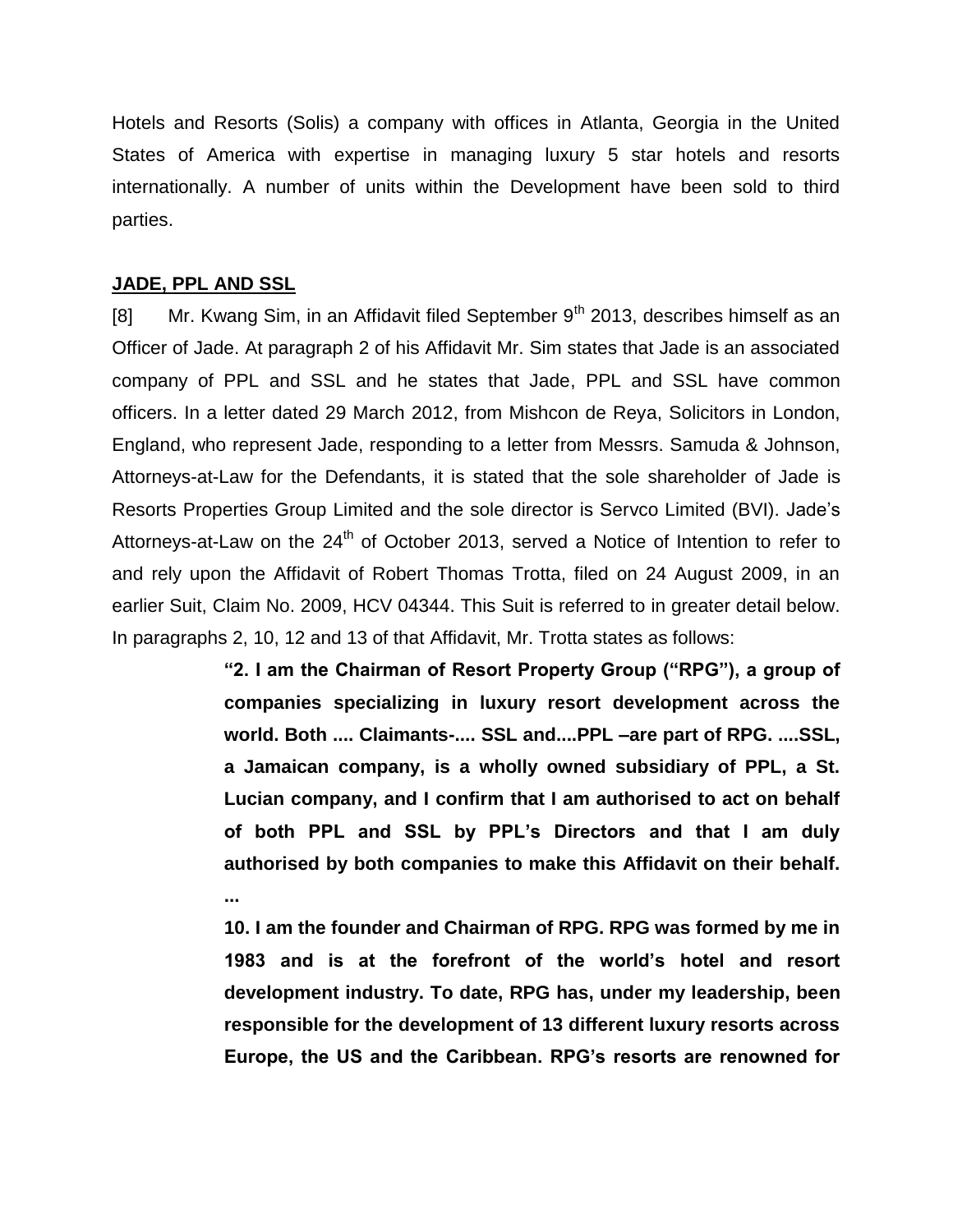**their level of luxury, their environmental and cultural synergy, and their value for money.....**

**12. SSL, is part of the RPG Group of Companies and incorporated under the laws of Jamaica...... SSL was incorporated on 16 August 2005 with the specific purpose of carrying on the development of the Palmyra. It is a wholly owned subsidiary of PPL.** 

**13. PPL, another of the RPG Group of Companies was incorporated in St. Lucia on 6 December 2004 and is the company within RPG responsible for contracting with buyers for the "construction contract" element of the condo purchases. The land where the Palmyra is being developed is located in Jamaica and also owned by the RPG Group."** 

# **THE DEBENTURES**

[9] On or about the  $23^{\text{rd}}$  of April 2007, PPL, together with Palmyra Resort and Spa Limited ( PRSL)as borrowers, entered into a Facility Agreement (" the Syndicate Loan Facility Agreement") with National Commercial Bank Jamaica Limited ("NCB"), RBC Royal Bank(Jamaica) Limited (formerly RBTT Bank Jamaica Limited, "RBC Jamaica"), RBC Royal Bank (Trinidad and Tobago) Limited (formerly RBTT Bank Limited, "RBC T&T") and NCB Capital Markets Limited ("NCBCM") collectively referred to as "the Banks". The sums to be advanced under the Syndicate Loan Agreement were for the purpose of the construction of the Development. The aggregate principal sum made available to PRSL and PPL under the Syndicated Loan Facility Agreement was eighty eight million United States Dollars (US\$88,000,000.00), stated to be J\$5,865,200,000.00 for stamp duty purposes.

[10] As security in support of the Syndicate Loan Agreement, on or about the 23<sup>rd</sup> of April 2007:

> i. PRSL executed a debenture in favour of NCB and RBC Jamaica ("the PRSL Debenture");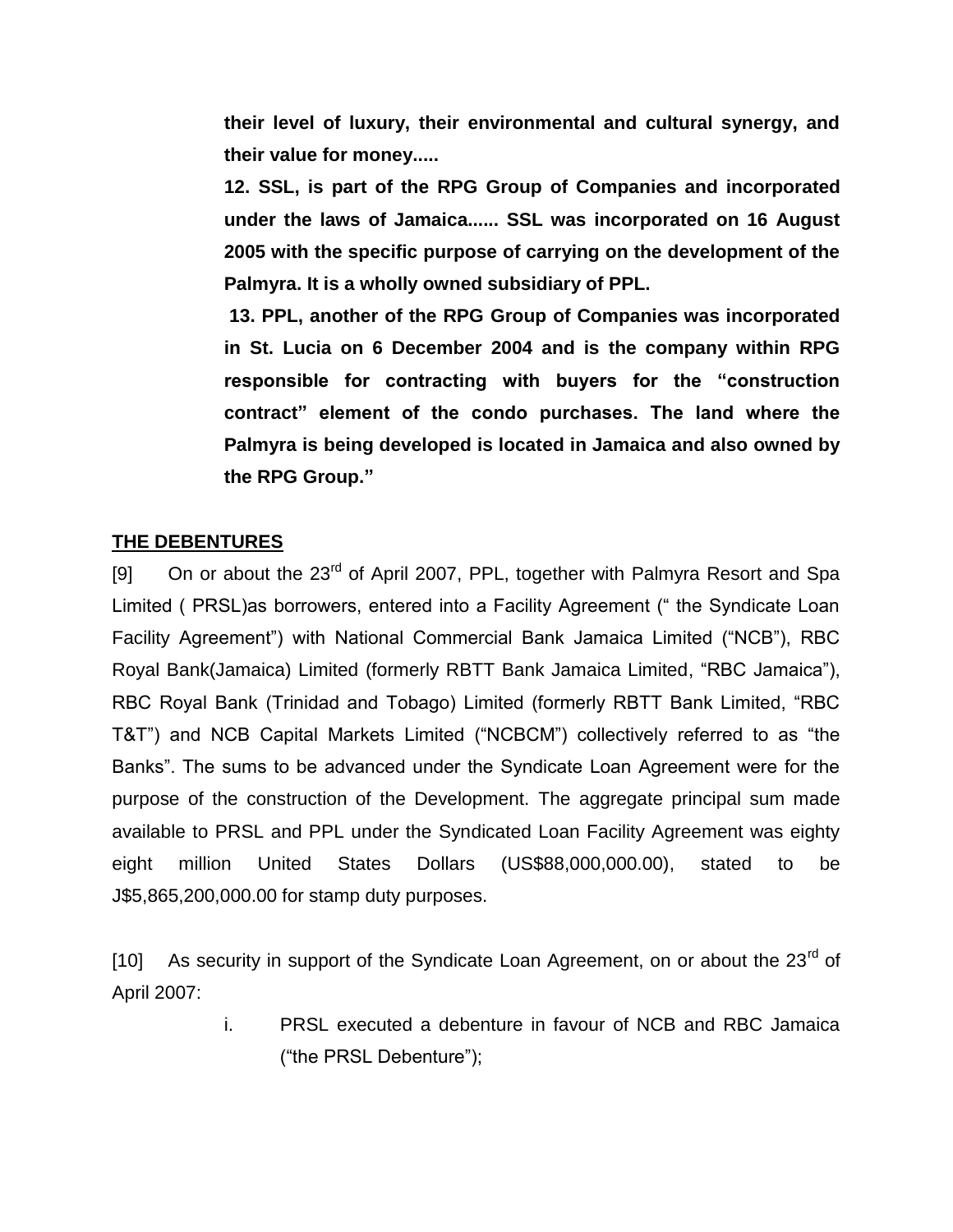ii. PPL executed a debenture in favour of NCB and RBC Jamaica (" the PPL Debenture").

The PRSL and the PPL Debenture are collectively referred to as the 2007 Debentures.

[11] Further loan agreements were negotiated and entered into between SSL together with Caribbean Green Power Systems Limited (CGPSL) as borrowers, and RBC Jamaica as lenders, in the period from June 2009. The sums to be advanced were for the purpose of the construction of the Development and the Power Plant. Sums ("the Completion Loans") were advanced under such agreements.

[12] As security in support of the Completion Loans (or parts thereof), on or about 11 August 2009 CGPSL and SSL executed a debenture in favour of RBC ("the 2009 Debenture").

[13] By virtue of Clause 5(a) of the 2007 Debentures, PPL and SSL agreed with the Banks to the creation of a charge as a continuing security "over all the undertakings and assets of the Borrower, both present and future." Clause 5, sub-paragraphs (a) and (b) provide as follows:

### **"5) CHARGE**

**a) As security for the due and proper performance of the Borrower's obligations under the Facility Agreement and this Debenture and the Securities, including but not limited to the repayment of the Principal Sum and the payment of all interest thereon and all fees, charges, costs and expenses incurred by the Lender and NCBCML. In connection with or for preserving or enforcing this or any other security, and as security for the repayment of any other monies hereafter owing in respect of further advances under the Facility Agreement or otherwise owing to the Lender and NCBCML to or, for the account of the Borrower, and as security**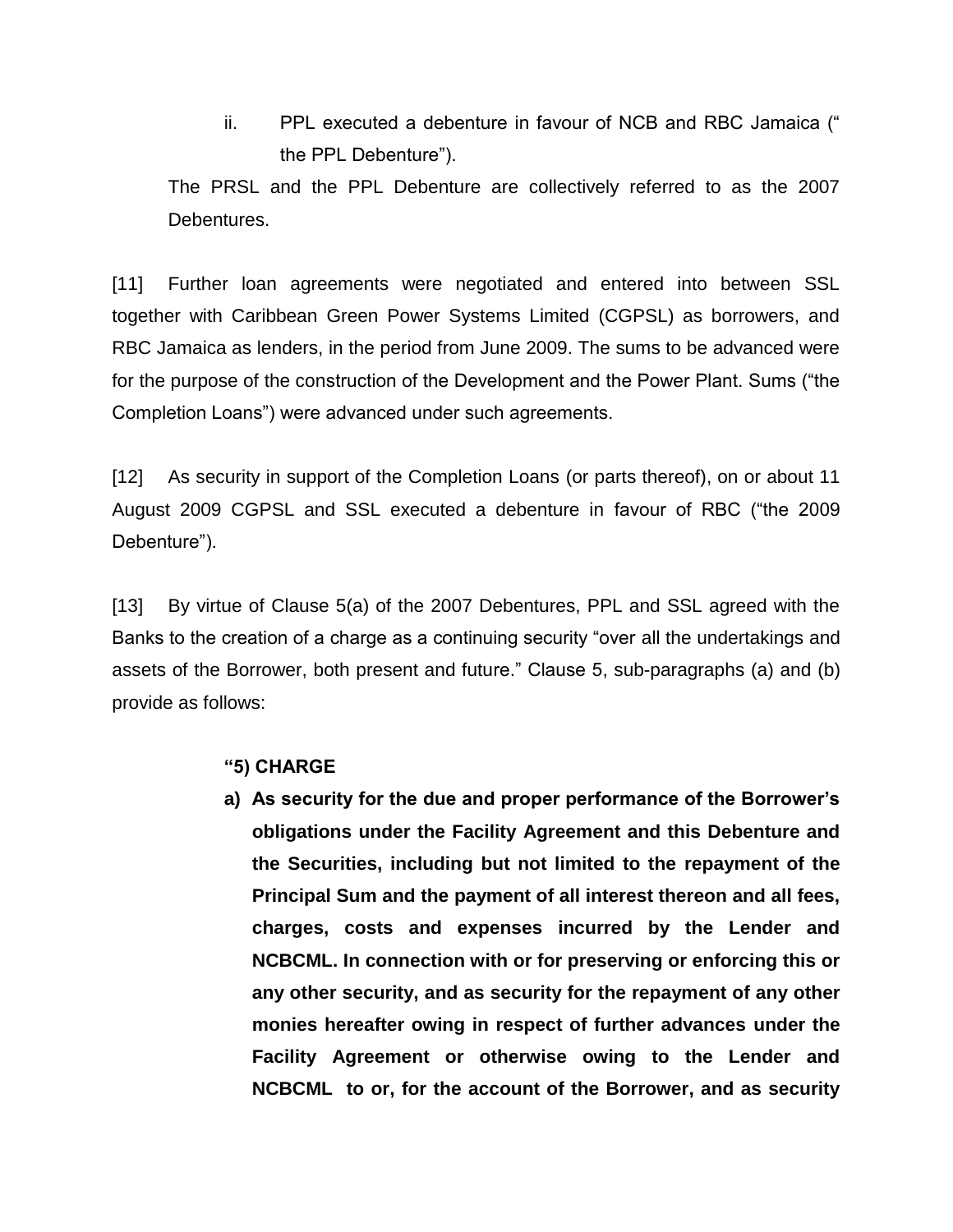**for any other liability or obligation(actual or contingent) now or hereafter owed by the Borrower to the Lender and NCBCML, the Borrower AS BENEFICIAL OWNER HEREBY CHARGES, and so that the charge is hereby created shall be a continuing security, over all of the undertaking and assets of the Borrower, both present and future, of whatsoever kind and wheresoever situate.**

**b) The charge hereby created shall be a first fixed charge on the freehold and leasehold land and buildings, plant, machinery, equipment, furniture, furnishings fixtures, (including all accessories, spare parts, additions, renewals and replacements to the foregoing from time to time) shares and other securities held legally or beneficially by the Borrower issued by other legal entities, and unpaid and uncalled capital of the Borrower, both present and future, and a first floating charge on its stock-intrade, book debts, other accounts receivable and any other property of the Borrower, both present and future, of whatsoever kind and wheresoever situate.**

**....."** (My emphasis)

[14] Clause 7 of the 2007 Debentures provides:

### **"7) NO ENCUMBRANCE**

**The Borrower shall not without the prior written consent of the Lender and NCBCML create any mortgage, charge, assignment, saleand –lease-back or other security interest or encumbrance over its undertaking or assets or any part thereof except as permitted under the Facility Agreement."**

[15] Clause 9 provides for crystallization of the floating charge and states:

# **"9) CRYSTALLIZATION OF FLOATING CHARGE**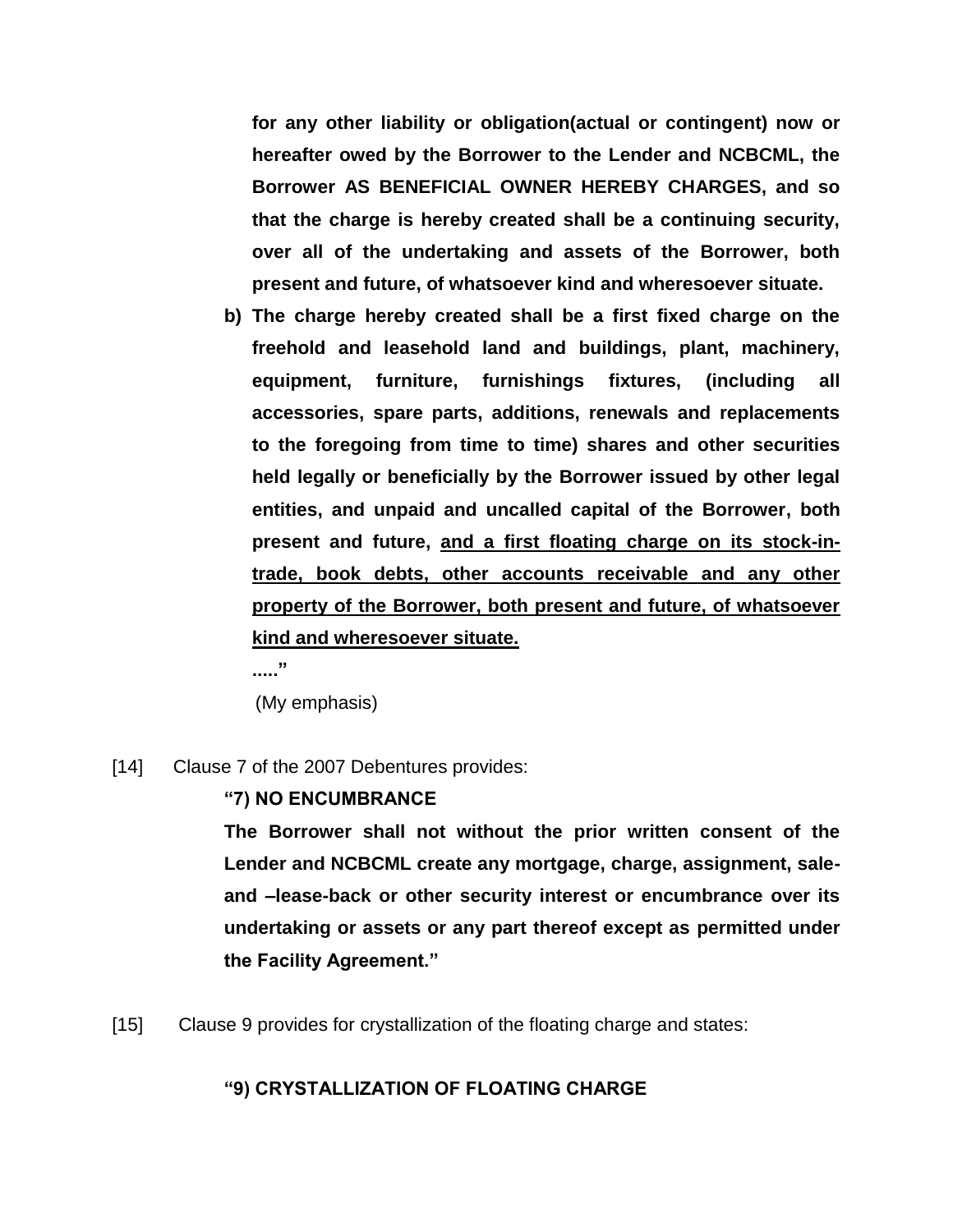**Notwithstanding anything hereinbefore contained, the floating charge hereby created pursuant to clause 5 above, shall become crystallized and automatically converted into a fixed charge and the principal monies hereby secured shall become immediately payable and this security enforceable on the occurrence of any of the following, each an event of default:-**

- **i) if the Borrower makes default in the payment of any interest or any part of the Principal Sum falling due for payment under this Debenture, or fails to pay to NCB, on behalf of the Lender and NCBCML, any other sum whatsoever falling due for payment under this Debenture and/or the Facility Agreement and fails to cure such non-payment according to the terms provided under the Facility Agreement;**
- **ii) if the Borrower makes default in the observance and performance of any covenant set forth in the Facility Agreement or is otherwise in breach of the Facility Agreement and fails to cure the same according to the terms provided under the Facility Agreement;**
- **iii) if any of the representations and warranties set forth in the Facility Agreement are untrue in any material respect;**
- **iv) ......**
- **v) if the Borrower makes default in the observance and performance of any covenant set forth in this Debenture or in any of the other part of the Security Package, or is otherwise in breach of this Debenture or of any of the other documents comprising the Security Package and such default continues beyond the time allowed in the Facility Agreement;**
- **vi) ......**
- **vii) If any charge purported or intended hereunder or under the facility Agreement to be created in favour of the Lender and NCBCML is not duly created or if the Borrower shall declare or**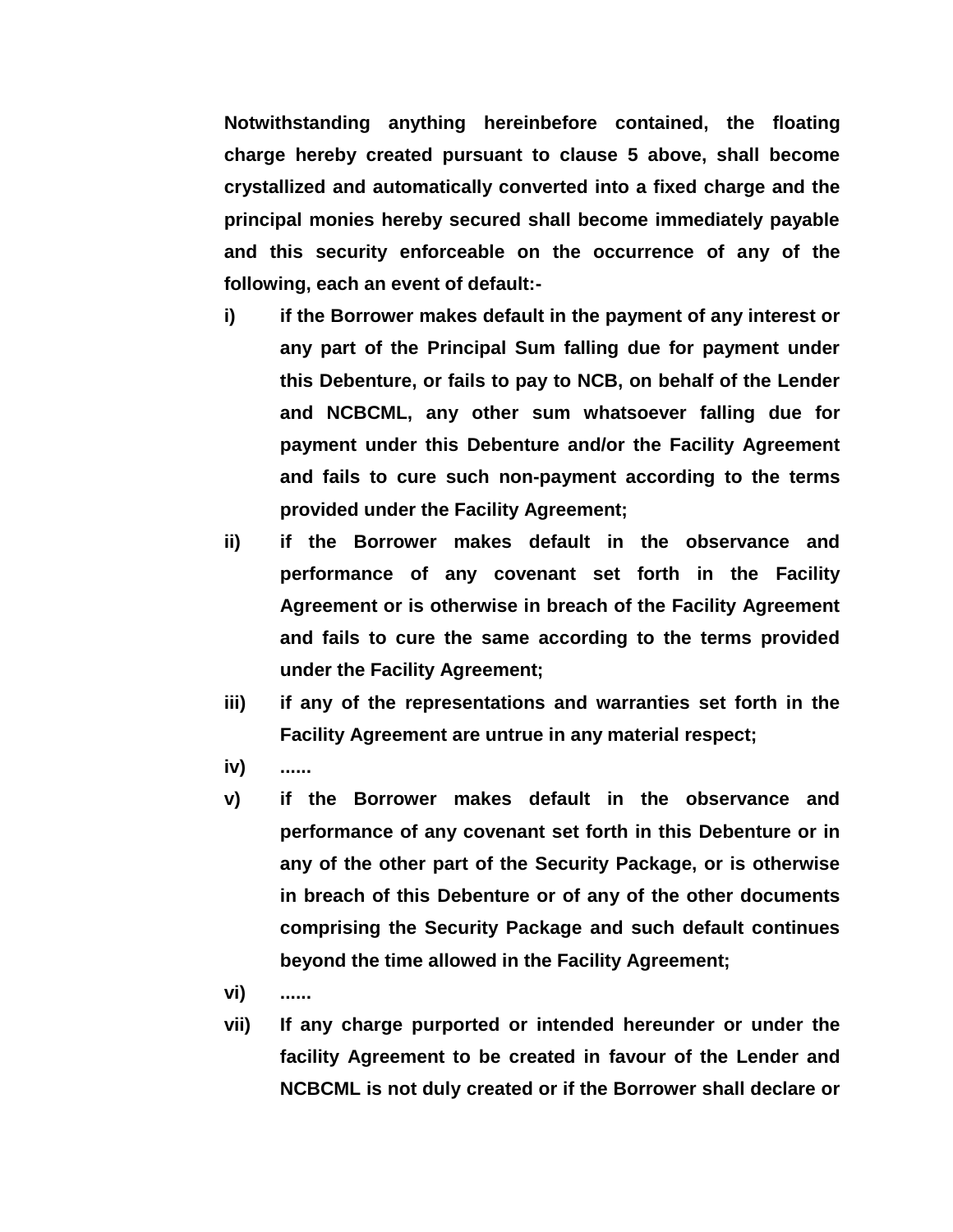**otherwise contend that any such charge is not binding on the Borrower according to the terms of such security document ;**

- **viii) If all or any of the charges and in particular the charge referred to in Clause 5 hereof shall for any reason cease or fail to rank as a first priority charge against the assets thereby purported to be charged in favour of the Lender;**
- **ix) If the beneficiary of any other charge or security takes, attempts, or purports to take possession of, or a Receiver or similar officer is appointed in respect of, all or any part of the assets of the Borrower;**
- **x) If any action is taken for or with a view to the winding-up or reorganization of the Borrower (otherwise than for the purpose of a re-organization approved in writing by the Lender) or if any of the Borrower becomes unable to pay its debts within the meaning of section 221 of the Companies Act of Jamaica or enters into dealings with any of its creditors with a view to avoiding, or in expectation of insolvency, or stopping or threatening to stop payments generally;**
- **xi) If anything analogous to any of the events specified in subclauses (ix) and/or (x) of this Clause occurs under the laws of any applicable jurisdiction with respect to the Borrower, PR Holdings Limited, Sanctuary Systems Limited or PRSL (hereinafter together called the "Corporate Guarantor");**
- **xiv) If the Borrower shall dispose of or enter into any contract to dispose of all or substantially all of the assets of the Borrower; ...**

**...**

 **...**

**xv) If the Borrower shall fail to perform or comply with any term or condition or agreement agreed hereafter between the Lender, NCBCML and the Borrower;"**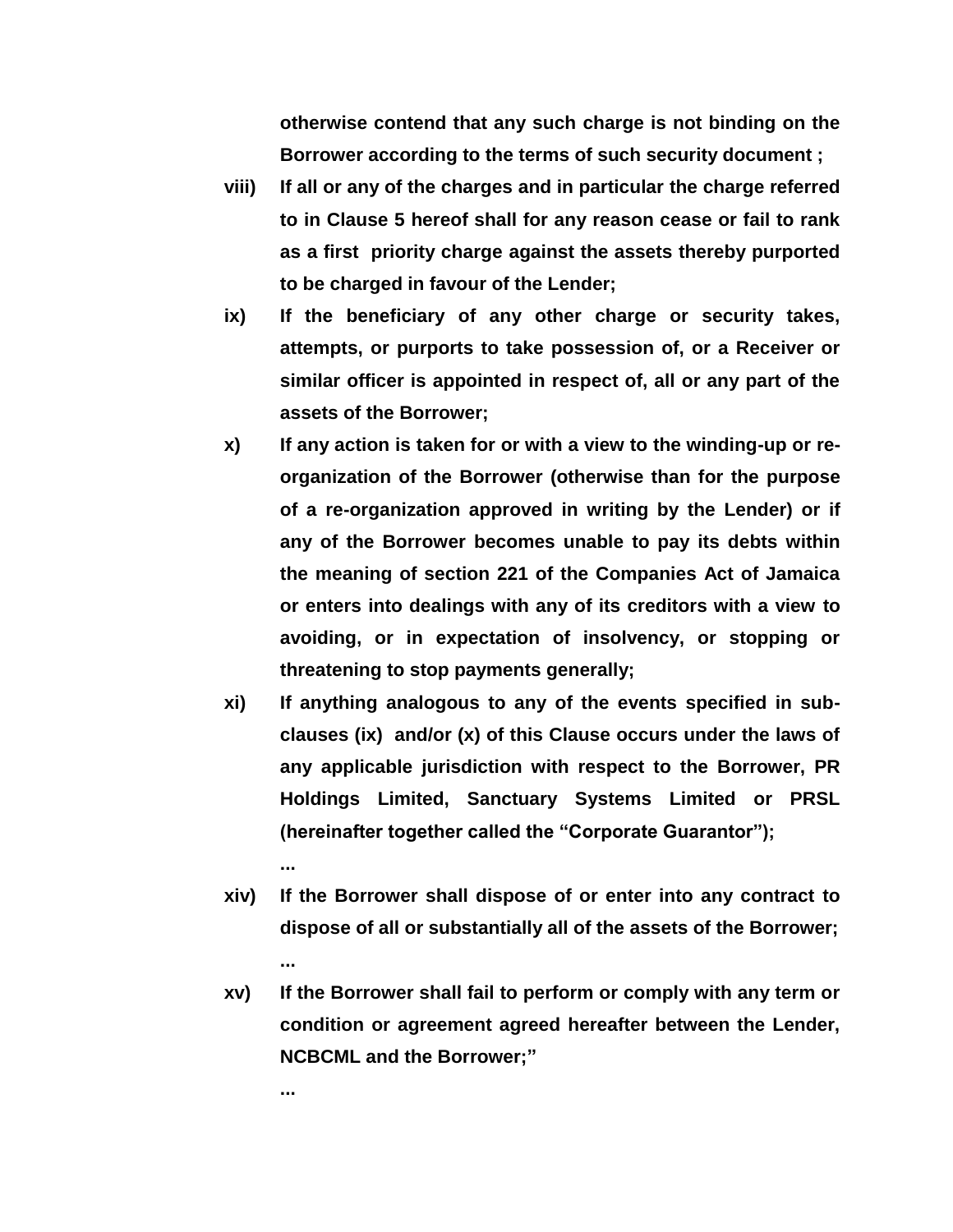[16] Clauses 12.2, 12.2.1, 12.2.2, 12.2.2.1, 12.2.2.2, and 12.2.2.3. of the Facility Agreement provide as follows:

### **"12. UNDERTAKINGS**

**.....**

**12.2. That from the date hereof until all its liabilities under this Agreement have been discharged:**

**12.2.1. neither the Borrower nor the Co-Obligor will, without the consent of the Lender, undertake any of the following, as long as any obligations are outstanding under the Syndicated Facilities and this will include:-**

**\* acquisitions and mergers;**

**\* sale or disposal of assets except in the ordinary course of business but for the condominiums to be constructed on the Hotel Lands and which PRSL has communicated to the Lender will be sold; and**

**\* additional indebtedness except as defined under the following clause.**

**12.2.2. no Debt additional to the Syndicated Facilities will be permitted except for:**

**12.2.2.1. current liabilities arising in the normal course of trading;**

**12.2.2.2. incremental facilities arranged by the Lender; and** 

**12.2.2.3. incremental debt on a fully subordinated basis to the Syndicated Facilities, with the explicit written consent of the Lender obtained at least thirty (30) days prior to the anticipated funding date."**

 $[17]$  Clauses 4.1(c), 4.2(b), 4.4, 5.2, 9(a) and (h), 18(h), and 36 of the SSL Debenture which was dated August 11, 2009, are the most relevant provisions and there are clauses which are similar to those in the PPL Debenture. In the SSL Debenture, the Borrowers made certain warranties and representations.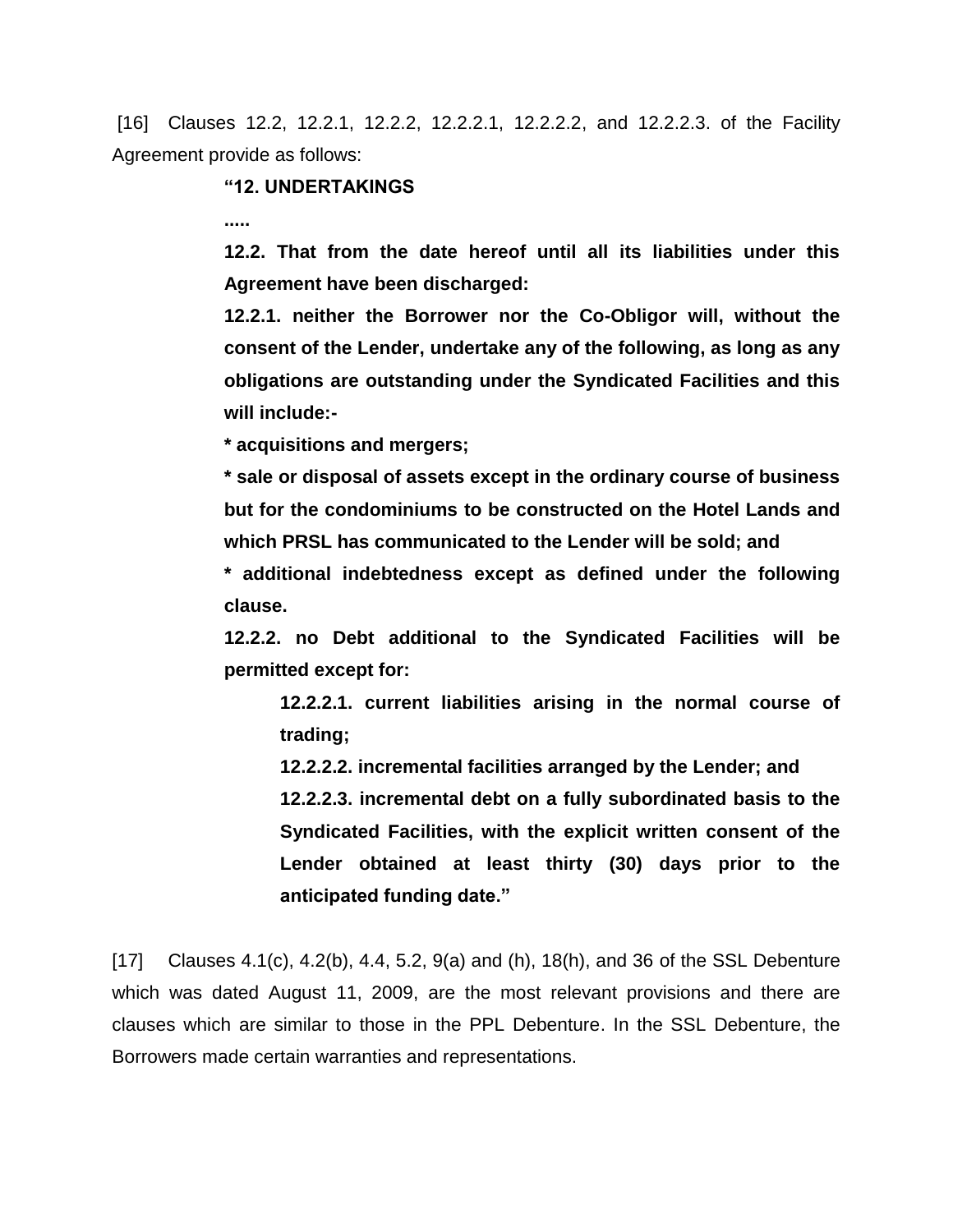[18] At some point in 2009, before the entry into the SSL Debenture, PPL and SSL discovered that acts amounting to breach of fiduciary duty, breach of contract and fraud, amongst other matters, had taken place. These acts had been perpetrated by the then President of PPL, Dennis Constanzo in conspiracy with a number of other individuals and companies, including persons and companies which had been contracted to provide services to PPL and SSL in the construction of the Development. According to paragraph 16 of Mr. Sim's Affidavit:

> **" In order to fund the extensive litigation and supporting investigation which was required to recover the sums lost, PPL and SSL agreed with JADE that JADE would, inter alia, act on their behalf in securing and paying for legal and other services which would be necessary to be pursued in several jurisdictions around the world against those several parties and in consideration thereof, PPL and SSL agreed to assign to JADE the awards from such litigation subject to JADE providing an accurate accounting to PPL and SSL for the sums expended and those recovered."**

[19] A copy of the Management Agreement upon which Jade relies is exhibited to the Affidavit of Mr. Sim. The Management Agreement is not written or typed on any company letterhead but is under the signature of Mr. Robert Trotta, who is a Director of both PPL and SSL. I should note that Mr. Gordon, has, on behalf of the Defendants demanded, and not received, sight of the original Management Agreement and he has asked the Court to attach significance to that lack and to view the non-production as telling, if not suspicious. Mrs. Hay's response has been that the original will be made available at the appropriate stage and that, in any event, based upon correspondence between the parties, a copy of the Management Agreement has previously been provided to the Receiver.

[20] It is useful to set out the terms of the Management Agreement in full: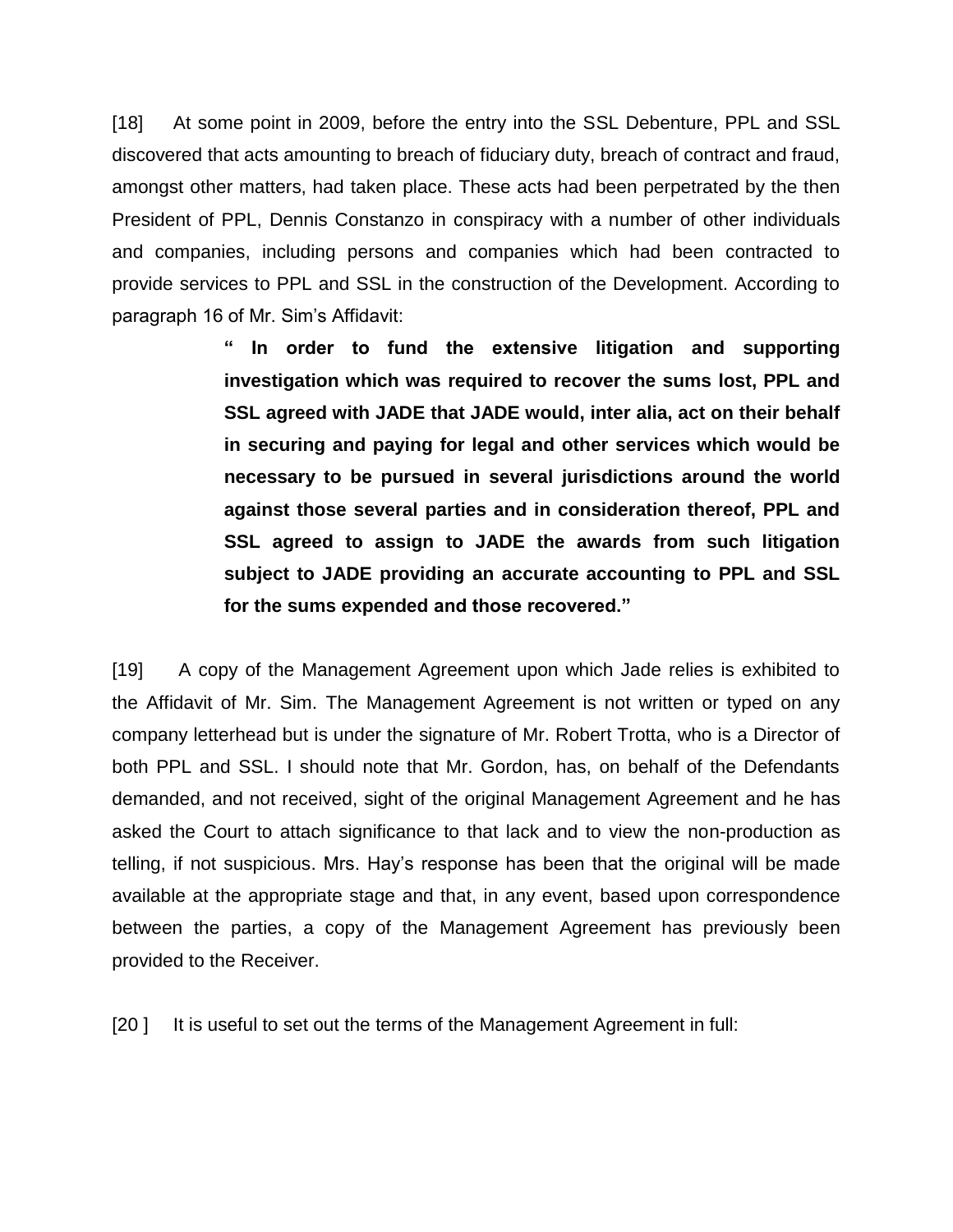**"JADE OVERSEAS HOLDINGS LIMITED Omar Hodge Building Wickham's Cay Road Town Tortola British Virgin Islands**

**May 25th 2009**

**Dear Mr. Kwang Sim,**

**As an ultimate subsidiary of Resort Properties Group Limited we ask you to assist us by accepting assignment of multiple legal cases on our behalf. We neither have the staff nor capacity to handle this directly within our companies. From our initial discussion with Mischcon de Reya Solicitors we believe that it will take multiple years and possibly several million Pounds Sterling to pursue these cases without certainty of outcome. We believe that multiple other jurisdictions including Hong Kong, Jamaica, Canada, and several others may become relevant.**

**The initial cases are being investigated against Mr. Dennis Constanzo personally for defrauding our companies as well as Cosco International as well as their agents and numerous individual associated with Mr. Constanzo and Cosco in relation to the Palmyra Resort and Spa construction. We are certain that there will be many follow on cases as we open discovery against these individuals and companies and related companies.**

**We hereby agree with you the following:**

**(a) That Jade Overseas Holdings Limited (JADE) hires solicitors on our behalf and in their judgment directs our companies, employees and agents to provide supporting evidence for the conduct of the aforementioned cases as well as any related or follow on cases as may arise from discovery.**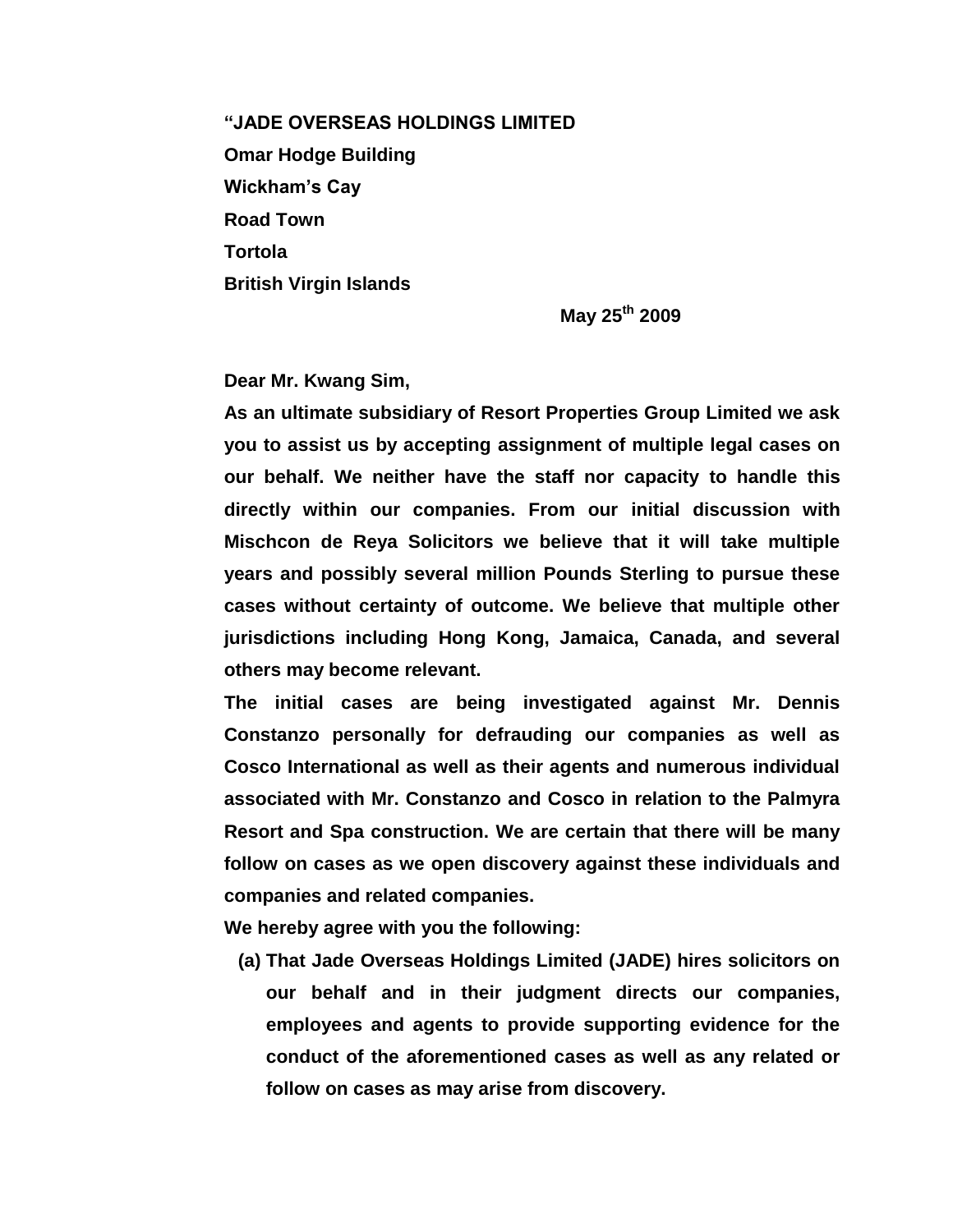- **(b) JADE makes payments to such solicitors on our behalf as well as hire consultants and/or managers as may be necessary to manage such cases.**
- **(c) For such services, we agree that:**
	- **i. JADE apply any financial recovery (awards by courts, arbitrators, or private settlements) from such cases won, to any costs it may have incurred on behalf of Sanctuary Systems Ltd and Palmyra Properties Ltd prior to distribution of any excess to the claimants.**
	- **ii. Such financial recovery of costs incurred is limited to the amount of funds that JADE incurred and/or advanced for legal and professional fees and services in conducting these cases PLUS an administrative charge of 5% of all amounts paid by JADE. Such an administrative charge being collected by JADE from any awards directly.**
	- **iii. Furthermore, for each year that JADE has an advance balance outstanding against Sanctuary Systems Ltd and/or Palmyra Properties Ltd, JADE will charge a per annum of LIBOR(3Month) + 4% for any balance advanced and incurred for the conduct of the aforementioned cases.**
	- **iv. For the avoidance of doubt Sanctuary Systems Ltd and Palmyra Properties Ltd assign any awards from these and related cases to JADE and JADE will provide an accurate accounting of funds advanced, awards received, and fees charged on a quarterly basis to the claimants.**
	- **v. Furthermore, should there not be any recoveries or awards within a 10 Year period the claimants**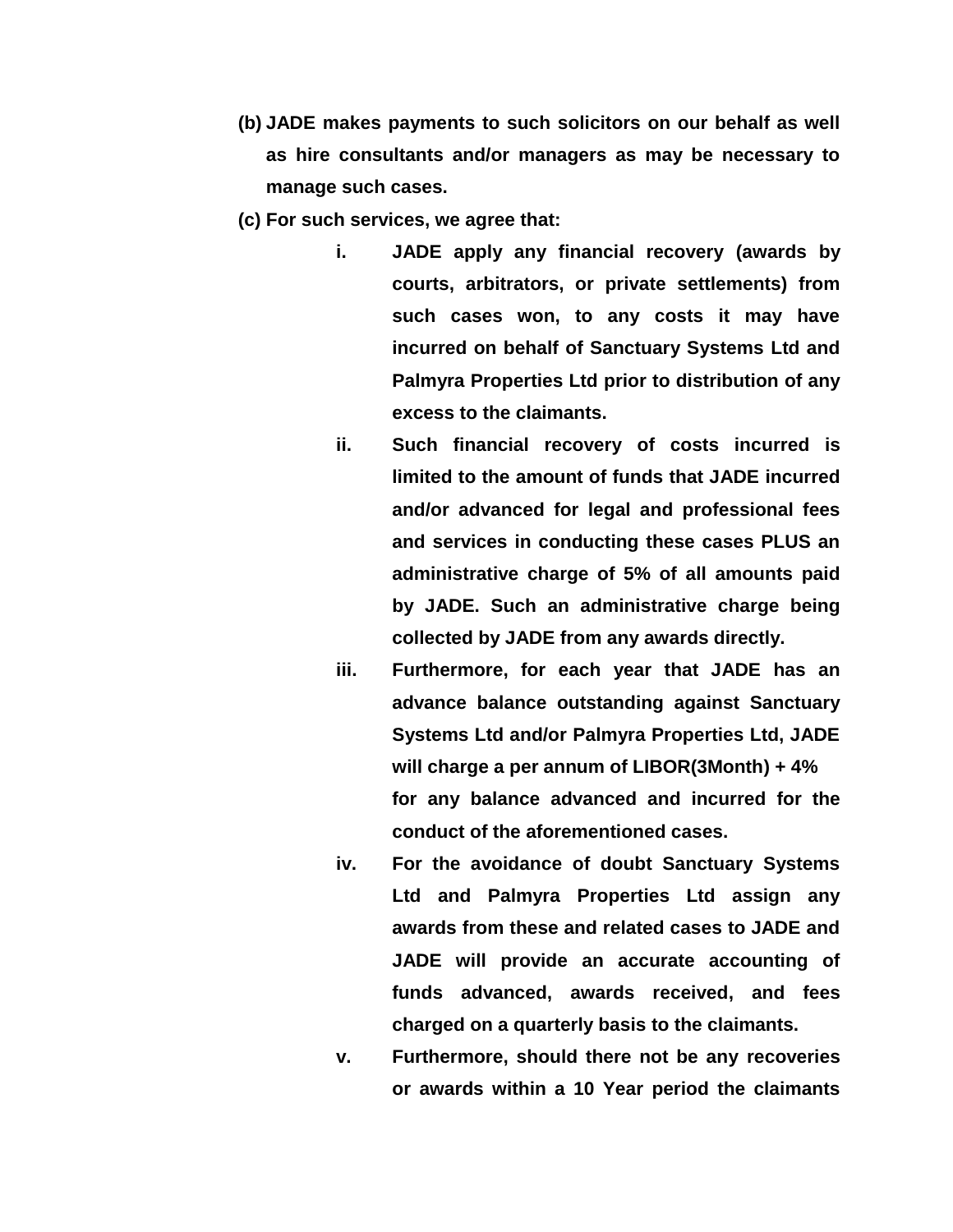**guarantee the recovery of costs and fees to JADE with its full assets.**

**This agreement is made on the 25th day of May, 2009 under the laws of the British Virgin Islands and shall remain in effect ....for an initial 10 years.**

| (sgd.)                            | (sgd.)                            |
|-----------------------------------|-----------------------------------|
| <b>Accepted and Agreed</b>        | <b>Accepted and Agreed</b>        |
| <b>Robert T. Trotta</b>           | <b>Robert T. Trotta</b>           |
| (Director) Palmyra Properties Ltd | (Director) Sanctuary Systems Ltd. |

**(sgd.) Accepted and Agreed on behalf of Jade Overseas Holdings Limited. Mr. Kwang Sim"**

[21] Both the Palmyra Debenture and the Sanctuary Debenture were registered with the Companies Office of Jamaica in accordance with section 93 of the Companies Act of Jamaica. The Management Agreement was not so registered but it is Jade's position that the charge in its favour was not required to be registered, given its nature.

[22] Jade claims that in reliance on the Management Agreement it expended considerable funds in excess of US\$5,626,617.68 in pursuing and funding the litigation in Jamaica (Claim 2009 HCV 04344), Canada, and Hong Kong. Summary Judgment was obtained in Jamaica as detailed in grounds 4, 9 and 10 of the application referred to below.

[23] Mr. Tomlinson was on the  $23<sup>rd</sup>$  of July 2011 appointed by the Banks/ Debentureholders as Receiver and Manager under the PPL and SSL Debentures.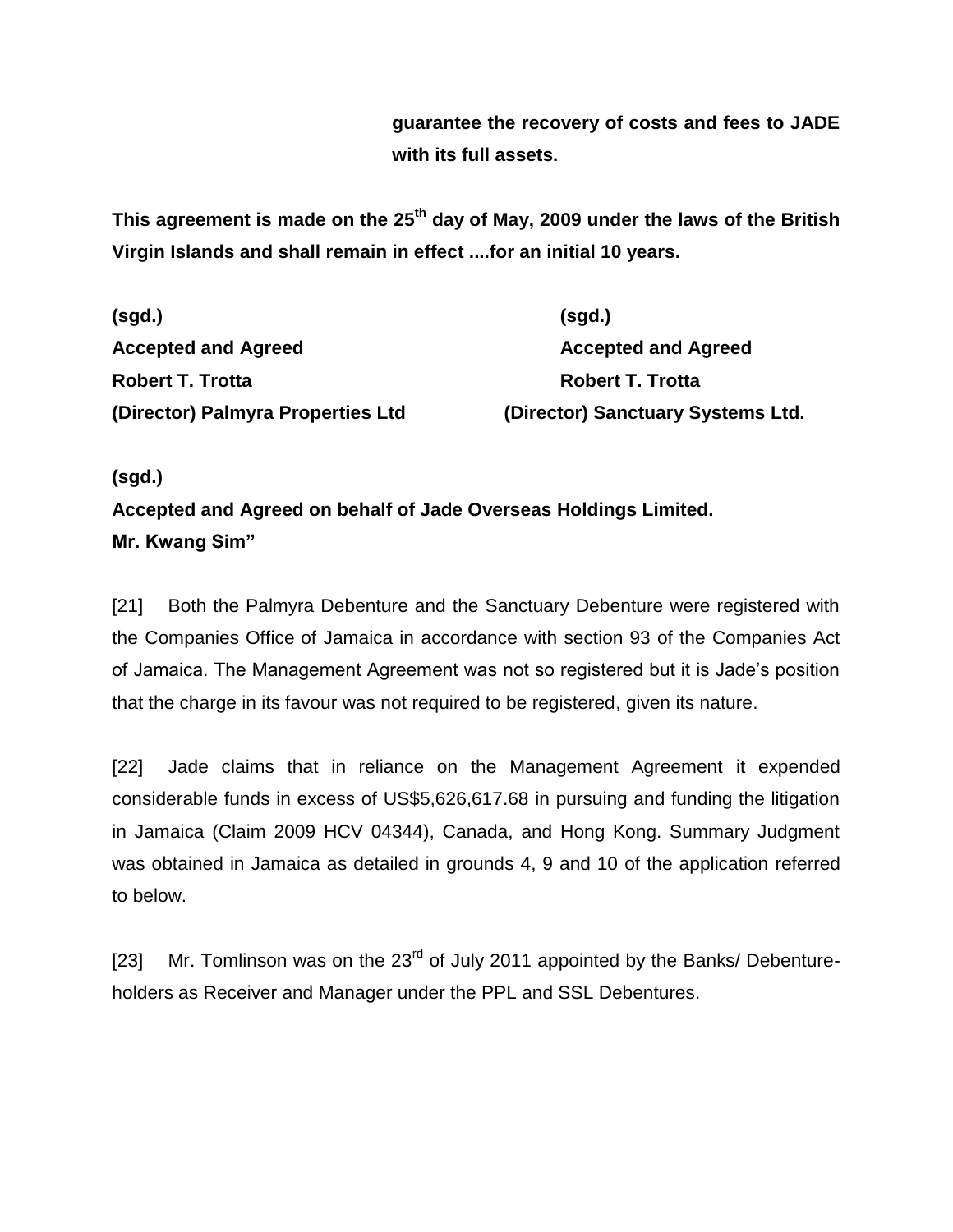#### **THE CORRESPONDENCE**

[24] By letter dated 23 September 2011, Mishcon de Reya wrote to Mr. Tomlinson in which they stated, amongst other matters, as follows:

#### **"Dear Sirs**

#### **.........**

**We set out below a summary of the proceedings that have been commenced and are on foot in various jurisdictions. The combined costs and disbursements of the litigation to date are in excess of US \$3.5 million. We anticipate a further US \$1.5 million will be incurred going forwards. Whilst we are hopeful of recovery through enforcement actions, there is of course no guarantee that the amounts claimed or the costs will be recovered. There is also the risk of adverse costs orders should any of the litigation be unsuccessful.** 

**.....**

**We also enclose a copy of the management agreement between Jade Overseas Holdings Limited, Sanctuary Systems Limited and Palmyra Properties Limited dated 25th May 2009. By this agreement Sanctuary and Palmyra outsource management of the said litigation to Jade on terms that Jade funds the litigation in consideration of a lien over proceeds of the claims(through whatever means) to the extent of moneys expended by it plus an administration charge of 5% (of the monies advanced) and interest of LIBOR-4%.**

**Our view is that these terms are rather favourable from a receiver's perspective having Jade fund the proceedings for the benefit of the companies in receivership subject to reasonably modest interest and administrative charges. However if you wish to take charge of funding and administration of the litigation in the receivership, this is a discussion which should be taken up with Jade Overseas directly. For the avoidance of doubt we can confirm that all costs and disbursements in these proceedings to date have been paid to us by**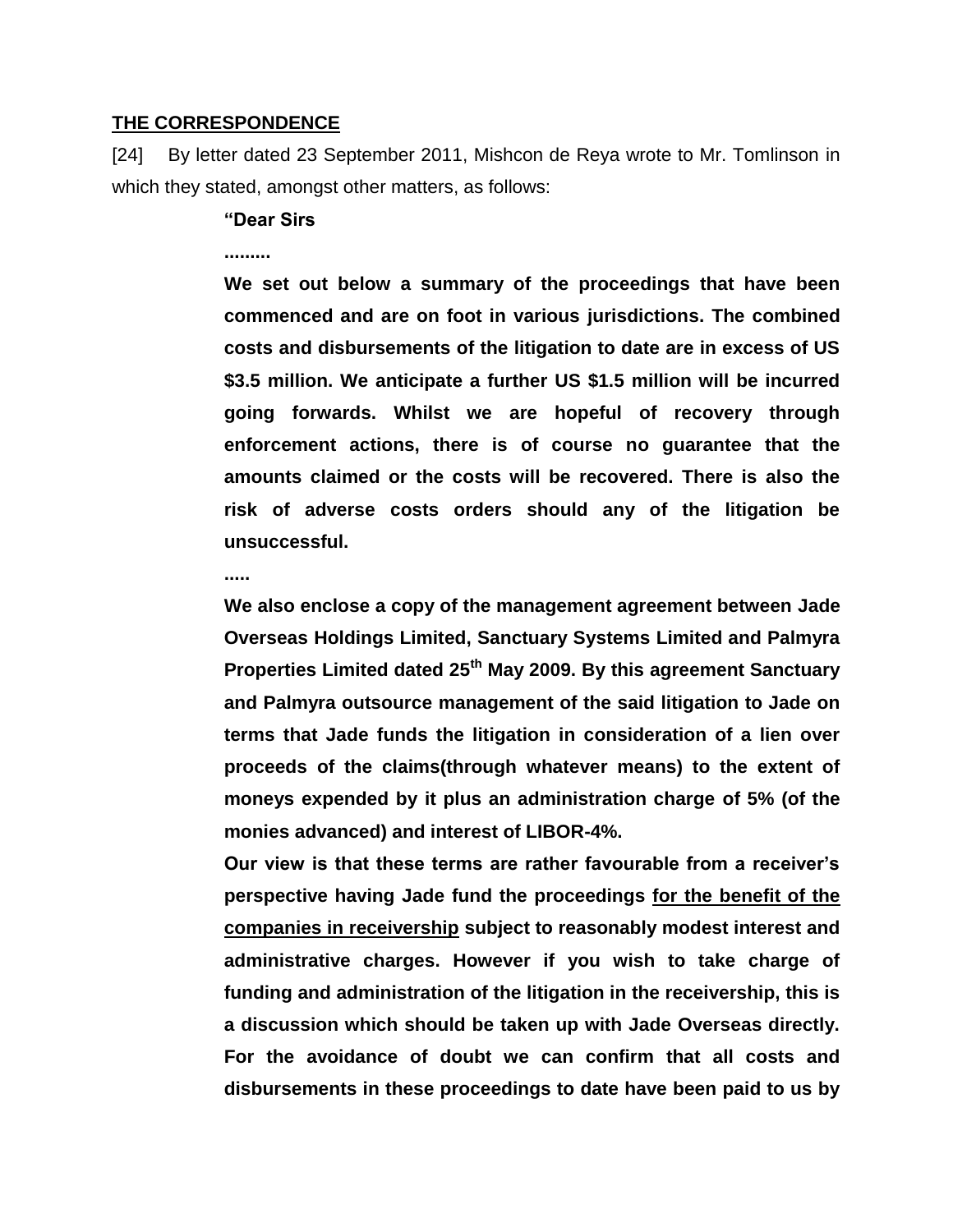**Jade and likewise we believe to the other solicitors acting in those matters as referred to above. We are happy to obtain verification if you wish.**

**......"**

(My emphasis)

[25] There have been a number of other letters between the parties and their Counsel, some of which are discussed below.

[26] During the period 2012 to 2013 Mr. Tomlinson exercised his right as Receiver to settle the law suits and a Settlement Agreement was entered into by PPL and SSL through Mr. Tomlinson of the one part, and Dennis and Katherine Constanzo, Mango Manor Limited, John Wong and Pacific Crown International Company Limited, of the other part. In consideration of certain payments to be made, the parties agreed that Claim 2009 HCV 04344 would be discontinued. A joint Notice of Discontinuance was filed on the 7<sup>th</sup> June 2013 by the Claimants and the 1<sup>st</sup>, 3<sup>rd</sup> and 4<sup>th</sup> Defendants in the 2009 Suit. On the  $8<sup>th</sup>$  of October 2013 the Claimants, having filed the Notice of  $7<sup>th</sup>$  June 2013, were granted permission to discontinue as against the  $2^{nd}$ ,  $5^{th}$  and  $6^{th}$  Defendants.

[27] In the letter dated June 10 2013, from Grant Stewart Phillips & Co to Samuda & Johnson, it is stated, amongst other matters, after discussing the Management Agreement, that:

> **" .....It came to our client's attention last week that the Receiver, on behalf of the Claimants, and the Defendants have purported to negotiate a Settlement Agreement dated the 30th April 2013, by which steps have been taken to arrive at a compromise of the outstanding judgment debt.**

> **It is apparent therefore that the Receiver has intermeddled in assets that had been assigned to JOHL in respect of which our client reserves its rights. However, without prejudice to that position we assert that at the absolute minimum the assets and income and any**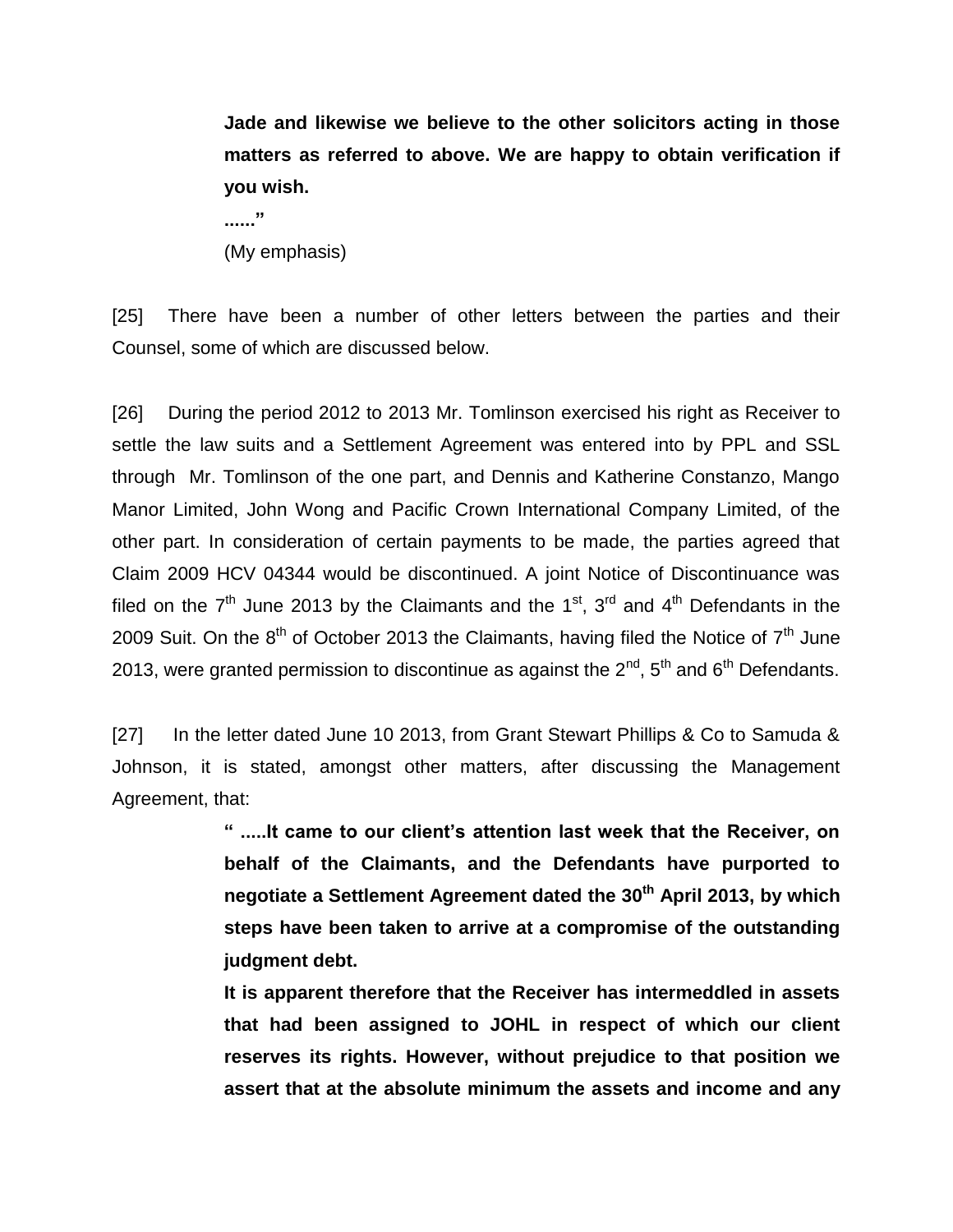**other benefits which the Receiver is to or has recovered under the Settlement Agreement are assets of JOHL pursuant to the Management Agreement. We therefore invite the Receiver to agree to account to JOHL for such sums as are recovered and to transfer the same immediately upon receipt by him to JOHL. In any event we ask that the Receiver not deal or part with the same in any manner prejudicial to or inconsistent with JOHL's rights. At the very least the Receiver should be prepared to provide a court binding undertaking to deposit such monies as may be received into an interest bearing escrow account pending the resolution of our client's claim to those assets.**

**......."** 

[28] In their letter dated June 20 2013 Samuda & Johnson responded, amongst other ways, as follows:

**"......** 

**(ii) The purported agreement was first brought to our client's attention by Mischon de Reya( Mischon). However, although the letter stated that the agreement was enclosed it was in fact not enclosed hence the Receiver remained unaware of the contents of the purported agreement;**

**.....**

**(v) Until your letter dated June 10, 2013 the Receiver had no information to support any claim or interest which Jade may have in any asset belonging to the Companies;**

**(vi) The purported assignment of the benefit of any recovery by the Companies in respect of the claims against Dennis Constanzo et al was in breach of the provisions of the Loan Agreement and the security interests created by the Companies in favour of National Commercial Bank and Royal Bank of Canada (the Banks) as the Companies failed to obtain the permission of the Banks to grant this**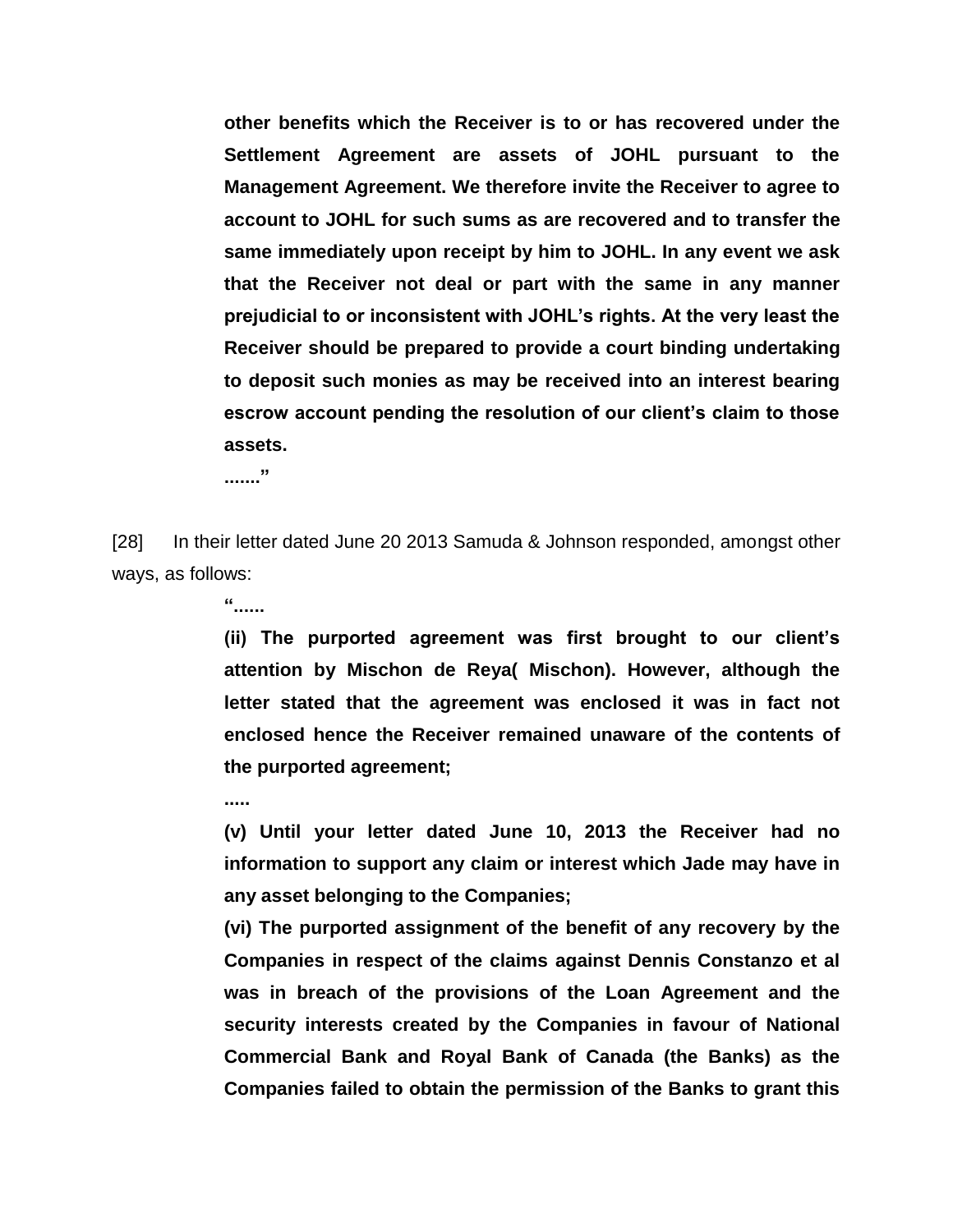**purported assignment. As a result the purported assignment is invalid;**

**(i) The Banks interest in the assets of the Companies were recorded at the appropriate registries required by law and hence notice to the world was given therefore any claim Jade may have would be subject to the interest of the Banks and by extension the Receiver whom they appointed to realize their interests.**

**For these and many other reasons the Receiver disputes the claim of Jade to any interest in any recovery under or through the court cases filed against Dennis Constanzo et al.**

**......"** 

### **THE APPLICATION FOR INJUNCTION**

[29] The application before me is Jade's application for an injunction restraining the Defendants until trial whether by themselves, their servants or agents or any of them or otherwise howsoever from doing any of the following acts:

> **"from dealing with, disposing and/or otherwise dissipating any property or other valuable security or benefit paid, frozen, held or otherwise obtained including the property held by MML known as Mango Manor, pursuant to Summary Judgment by the 1st and 2nd Defendants in Claim No. 2009 HCV 04344 on the 13th January 2011 by Mangatal J. and that the 1st to 3rd Defendants be restrained from utilizing any such sums of money received pursuant to the said judgment otherwise than by payment into a joint escrow account issued in the joint names of the parties hereto pending the determination of this claim or further order.."**

#### **GROUNDS**

[30] The grounds for the application are stated quite extensively, but I think they deserve being set out in some detail as they demonstrate important assertions by the applicant Jade. I set out some of the stated grounds as follows: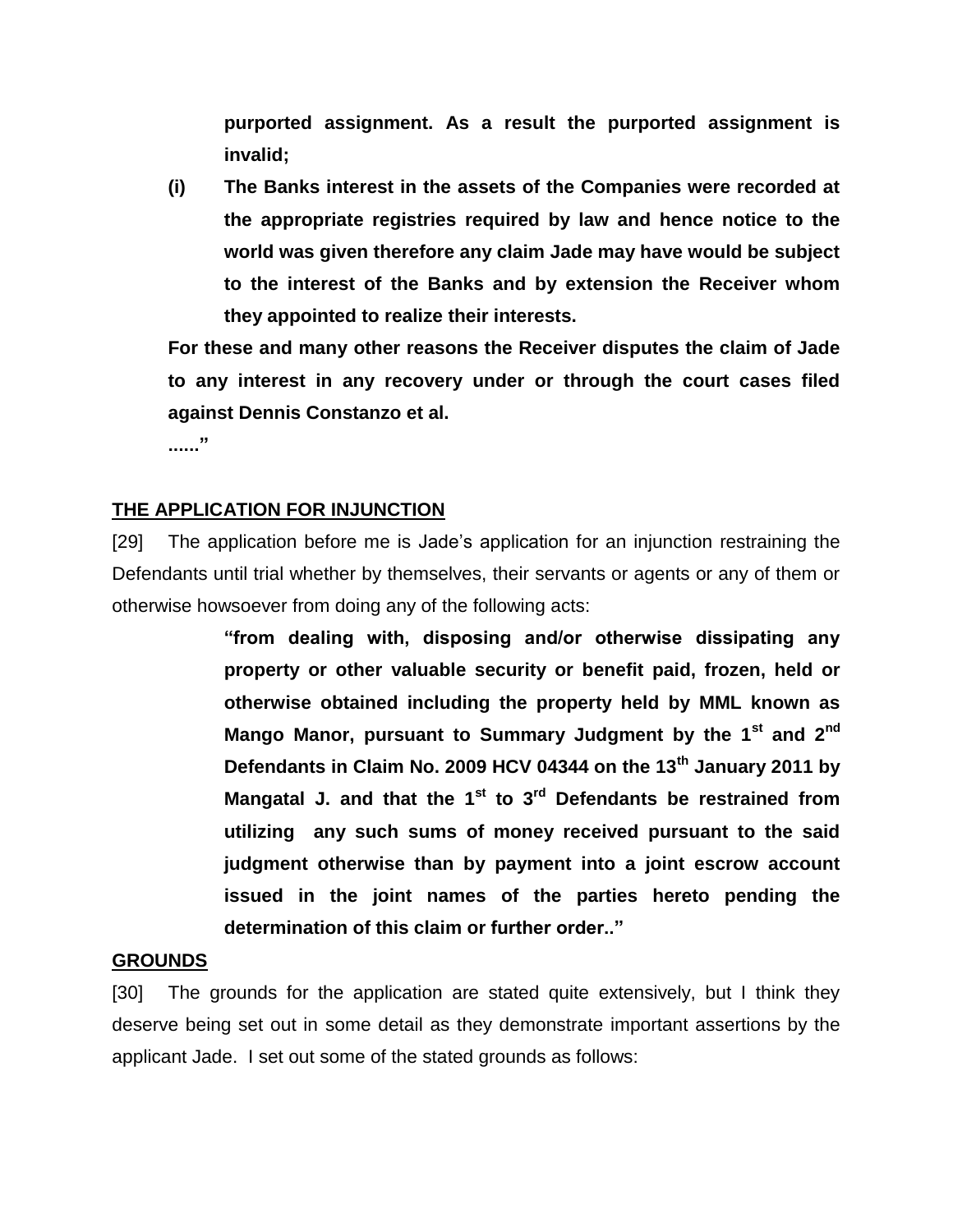**" ...**

**4. The...Management Agreement constituted a valid equitable assignment of all of the fruits of the said litigation, in Jade's favour, such that Jade had a proprietary right to such fruits as soon as they accrued. ...**

**By virtue of the funding provided by Jade...., Claim No. 2009 HCV 04344, was filed in the Supreme Court of Judicature of Jamaica, by which PPL and SSL, claimed against Dennis Hughes Constanzo, Johnie Wong also called John Wong, Katherine Elaine Constanzo, Mango Manor Limited, and Pacific Crown International Company Limited and Huang Ciang-He; damages for breach of fiduciary duty, breach of contract, orders for an account and for restitution of monies and profits. More specifically, the claim of breach of fiduciary duty, breach of contract, orders for an account and for restitution of monies and profits. More specifically, the claim of breach of fiduciary duty alleging the receipt of bribes was specifically made against Dennis Hughes Constanzo ("Constanzo"), Mango Manor Limited ("MML") and Johnie Wong ("Wong"). Tracing remedies identified monies defrauded from the 1st and 2nd Claimants therein to realty of which MML was the registered proprietor and funds in accounts in the names of Dennis Constanzo inter alia.** 

**.......**

**9. By order of Mangatal J. dated 13 January 2011, Summary Judgment was obtained against Constanzo and MML on the basis that neither party had any realistic prospect of successfully defending the claim.**

**10. In finding for the Claimants in that action, Mangatal J. made Orders against Constanzo and MML declaring that, inter alia, by way of debt or of monies had and received or breach of fiduciary duty, the sum of US 2,270,000.00 was received by Constanzo, whilst a fiduciary of the Claimants and was therefore recoverable by the**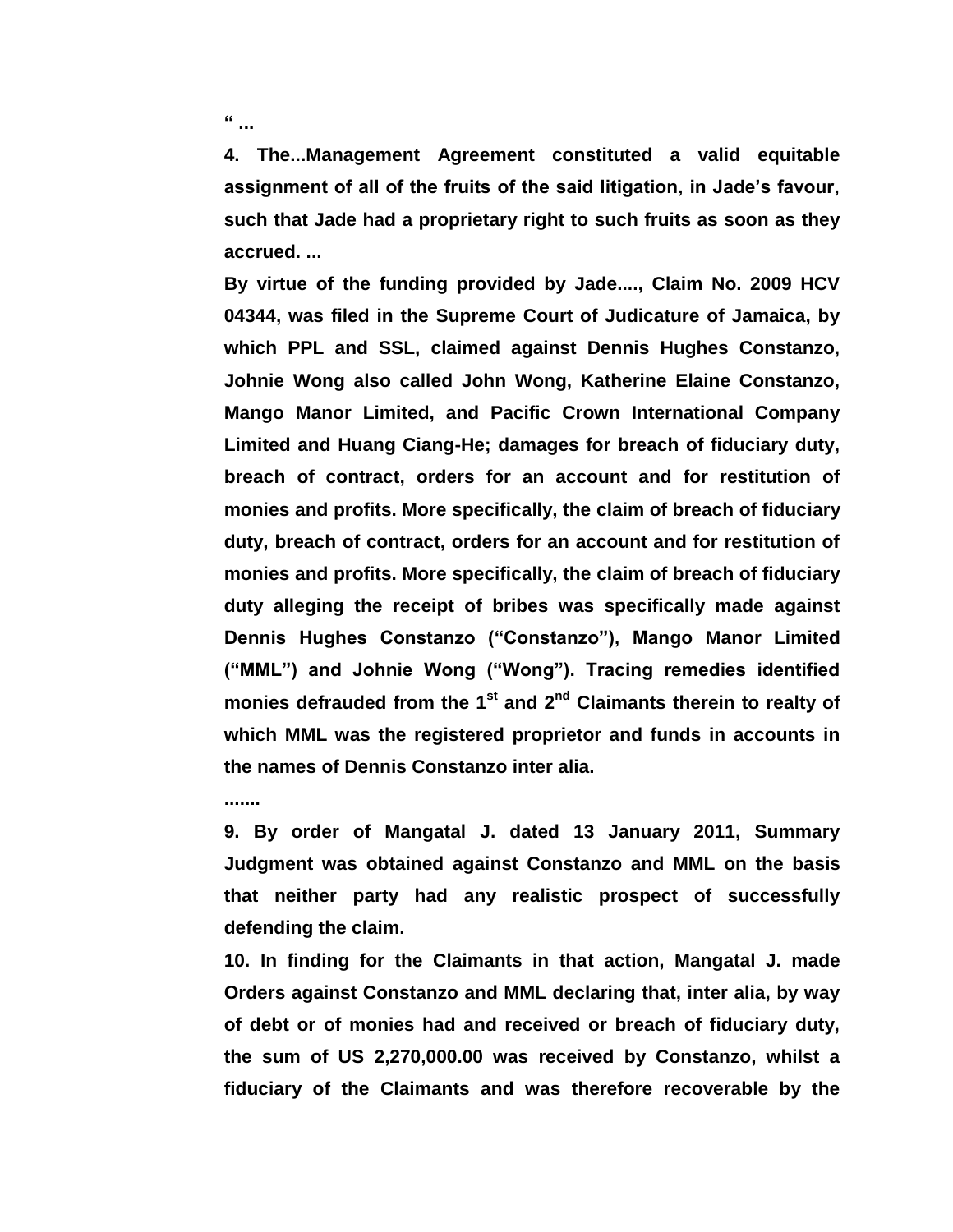**Claimants therein. Orders were also made for accounts and inquiries into the monies obtained secretly and placed towards improvements on the property registered in the name of MML. An Order was also made for monies in account number 23-6F05-B at TD Waterhouse, Inc. in the name of Constanzo, which had been established by equitable tracing to be the property of PPL and SSL, to be paid to the Claimants therein.**

**11. In the premises, the proceeds of the orders made by Mangatal J. in the litigation referred to above, were the property of JADE by virtue of the equitable assignment referred to above, and JADE was solely entitled to receive the entirety of those proceeds.**

**.....**

**15.By several letters written by Jade's solicitors between 2011 and 2012, the interest of Jade as equitable assignee pursuant to the Management Agreement of the proceeds mentioned and referred to in the Summary Judgment was communicated to the Receiver.**

**...**

**18. The terms of the Settlement Agreement provide**(dated April 30 2013) **for the parties to divide the proceeds of the funds, the subject of the aforesaid Summary Judgment between PPL and SSL and the 1 st Defendant therein in proportion as set out therein. The said Settlement Agreement has been entered into in breach of the assignment of the proceeds of the litigation to Jade.**

**......**

**21. Unless the Defendants are restrained by this Honourable Court the Defendants will proceed to concretize the arrangements which are ongoing and the Receiver will use up all of the Claimant's proceeds of the litigation and the Claimant will suffer loss, for which damages cannot adequately compensate the Claimant."**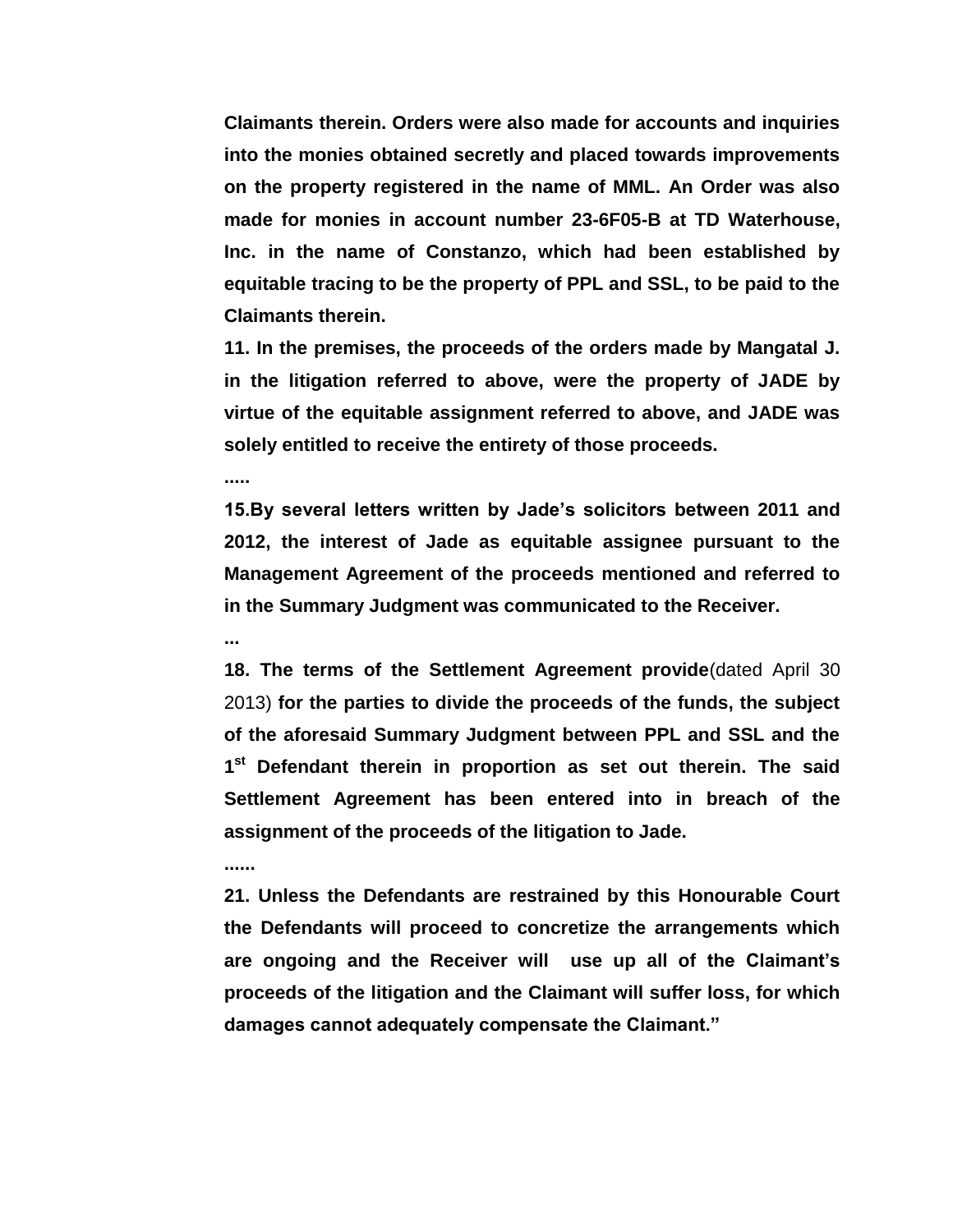#### **JADE'S CASE**

[31] Jade's case is made upon a number of bases, but some of its main ingredients are substantially captured in paragraph 35 of both the Particulars of Claim and of the Affidavit of Mr. Sim. Paragraphs 35-37 of the Particulars of Claim state:

> **"35. Although it is admitted that the proceeds of future court or arbitration awards or settlement proceeds are a part of the assets of PPL and SSL which could be the subject of a floating charge, as the Management Agreement between JADE and PPL and SSL was made prior to any event of default on the part of PPL or SSL with respect to the 2007 Debentures, there was no crystallization of the charge up to 25 May 2009 and accordingly PPL and SSL were entitled to treat with the same in the ordinary course of business. Further, the Management Agreement was made prior to the execution of the 2009 Debenture. In the premises neither of the 2007 and 2009 Debentures have any effect on the equitable assignment of the proceeds of the Orders made by Mangatal J. in the litigation referred to in paragraph 25, above.**

> **36. Further JADE contends that PPL and SSL did not require the consent of the Banks to assign their interest in future "other accounts receivables" as they were properly the subject of floating charges.**

> **37. Accordingly JADE contends that the Receiver cannot be in any position superior to that of PPL and SSL in that the Receiver is obliged to acknowledge that which was lawfully done by the companies over which he has been appointed. The Receiver is therefore not entitled to assert that lack of notice to or consent on the part of the Banks to PPL and SSL in respect of the assignment of future "other accounts receivable" invalidates the assignment."**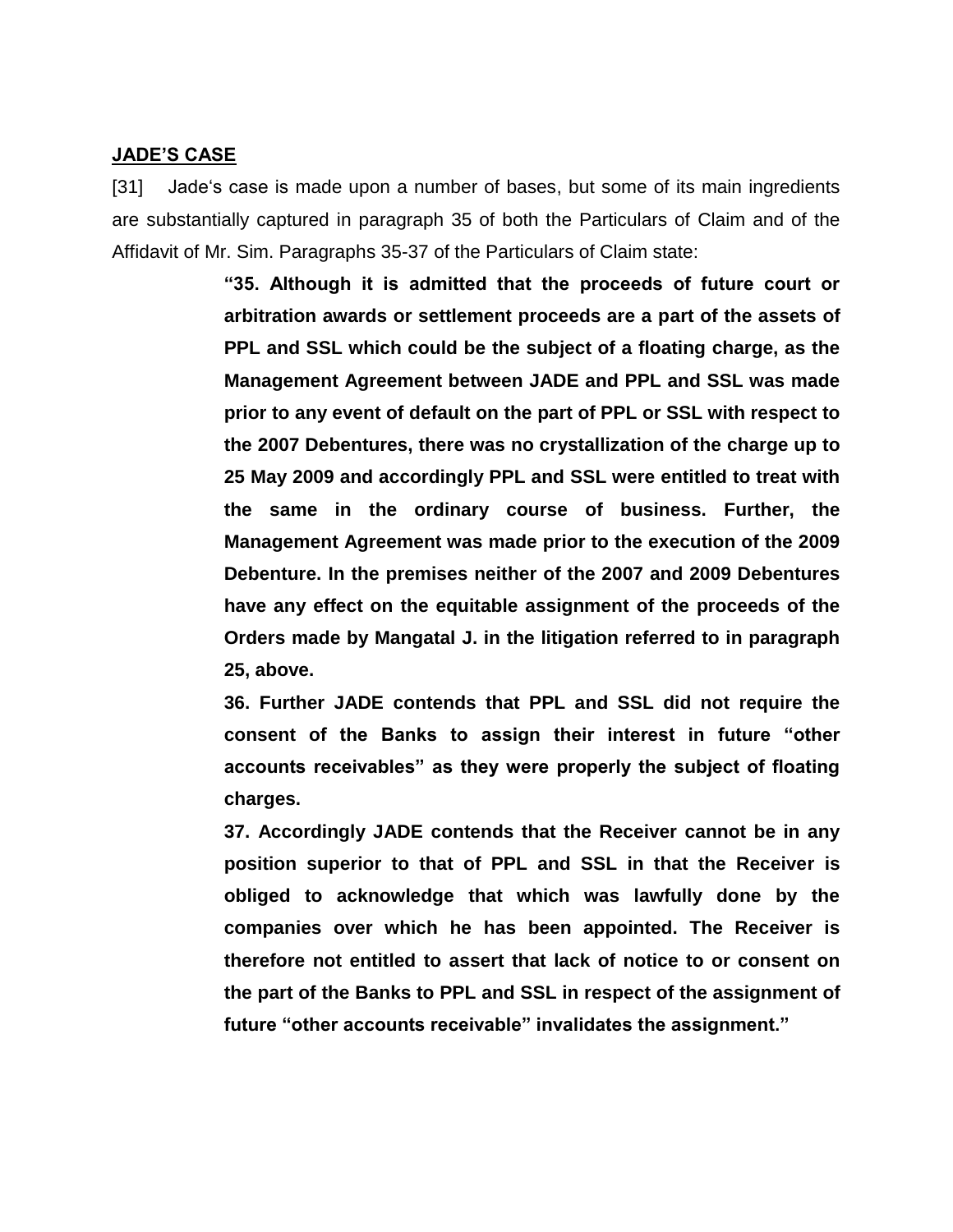#### **THE DEFENDANTS' CASE**

[32] In the Defence, it is alleged and asserted at paragraphs 4, 5, and 11-14, as follows:

> **"4.Paragraphs 12-14 of the Particulars of Claim are admitted. Further the Defendants say that Paragraph 9 of the Palmyra Debenture specifically speaks to the automatic crystallization of the floating charge into a fixed charge. Matters such as the Borrower making default in the observance and performance of any covenant in the Debenture, any situation which causes any or all of the charges ceasing or failing to rank as a first priority charge against the assets of the 1st Defendant and circumstances where the 1st Defendant disposes of or enters into a contract to dispose of all or substantially all of its assets, among others will result in the automatic crystallization of the floating charge.**

> **5. The Defendants further say that the purported Management Agreement is in breach of several of the clauses that would trigger an automatic crystallization of the charge.**

**...**

**11. If, which is not admitted, the alleged agreement was legally entered into the Defendants say that the proper interpretation of the Management Agreement was the assignment of the bare right to sue in exchange for a possible share of the proceeds of the litigation. That paragraph (a) of the alleged agreement in its proper interpretation completely removed control of the litigation from the 1 st and 2nd Defendants and vested such control in the Claimant which had no interest or no genuine interest in the litigation other than to secure a profit for itself from the conduct of the litigation and that such an agreement is void and cannot be enforced.**

**12. If, which is not admitted, the alleged Management Agreement was legally entered into the Defendants say that the 1st and 2nd**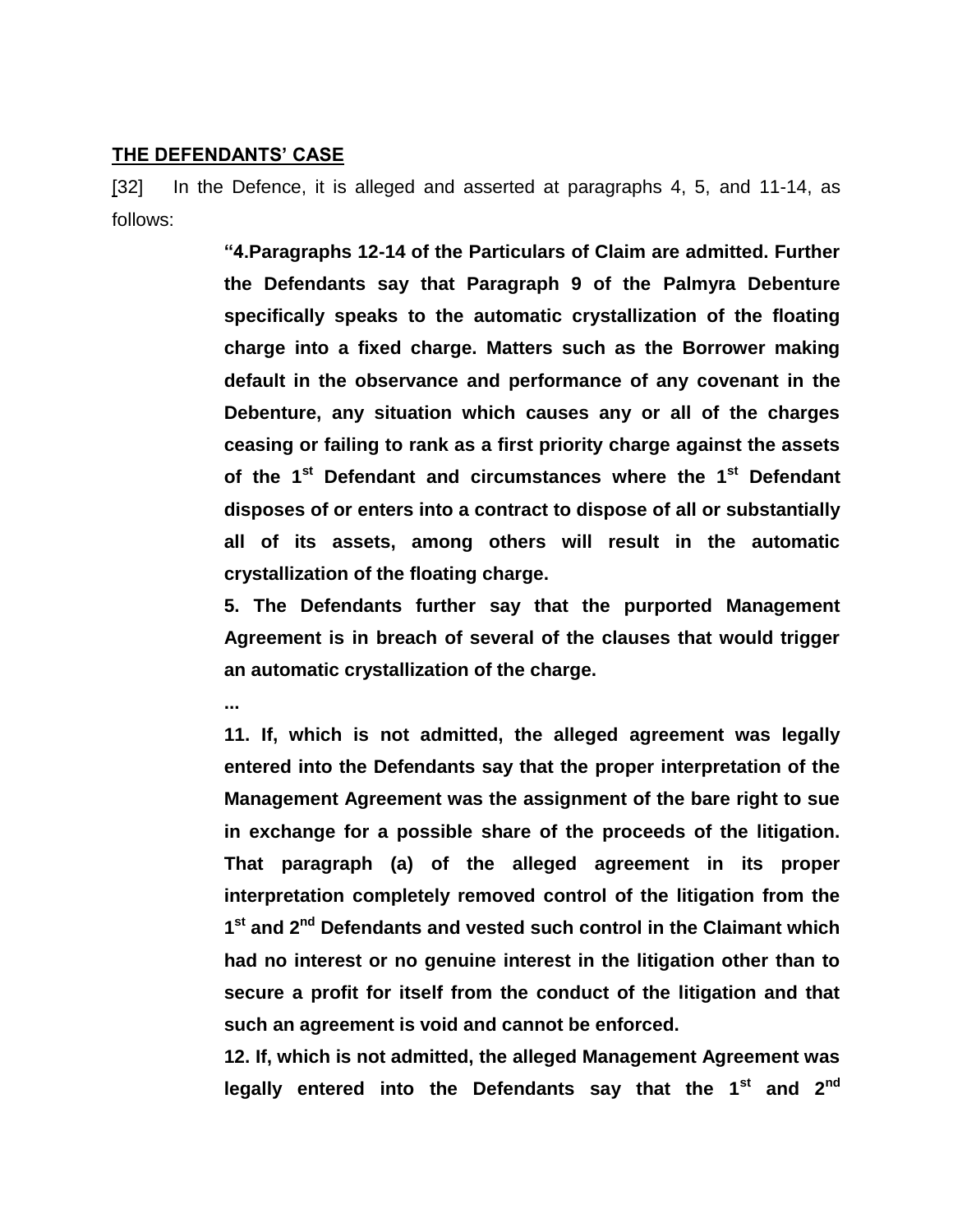**Defendants were not entitled to give a charge over the same assets to the Palmyra Debenture Holders previously unless the charge to the Claimant was subject to the charge to the Palmyra Debenture.**

**13. In the alternative the Defendants say that the alleged Management Agreement was a simple contract to provide services to the 1st and 2nd Defendants and as such the Claimant, if successful at trial, will be nothing more than an unsecured creditor.**

**14. In the alternative the Defendants say that the alleged Management Agreement provided no benefit to PPL and SSL and was a sham designed to move assets from one associated company to the next in order to avoid the charge which had been legally created in favour of the Palmyra Debenture Holders.** 

**......"**

# **THE PRINCIPLES GOVERNING THE GRANT OF AN INTERLOCUTORY INJUNCTION**

[33] Paragraphs 16-19 of the oft-cited decision of the Judicial Committee of the Privy Council, **NCB v. Olint** [2009] UKPC 16, delivered by Lord Hoffman, provides concise guidance as follows:

> **"16. ...... The purpose of such an injunction is to improve the chances of the court being able to do justice after a determination of the merits at the trial. At the interlocutory stage, the court must therefore assess whether granting or withholding an injunction is more likely to achieve a just result. As the House of Lords has pointed out in American Cynamid Co. v. Ethicon [1975] A.C. 396, that means that if damages will be an adequate remedy for the plaintiff, there are no grounds for interference with the defendant's freedom of action by the grant of an injunction. Likewise, if there is a serious issue to be tried and the plaintiff could be prejudiced by the acts or omissions of the defendant pending trial and the cross-undertaking in damages would provide the defendant with an adequate remedy if**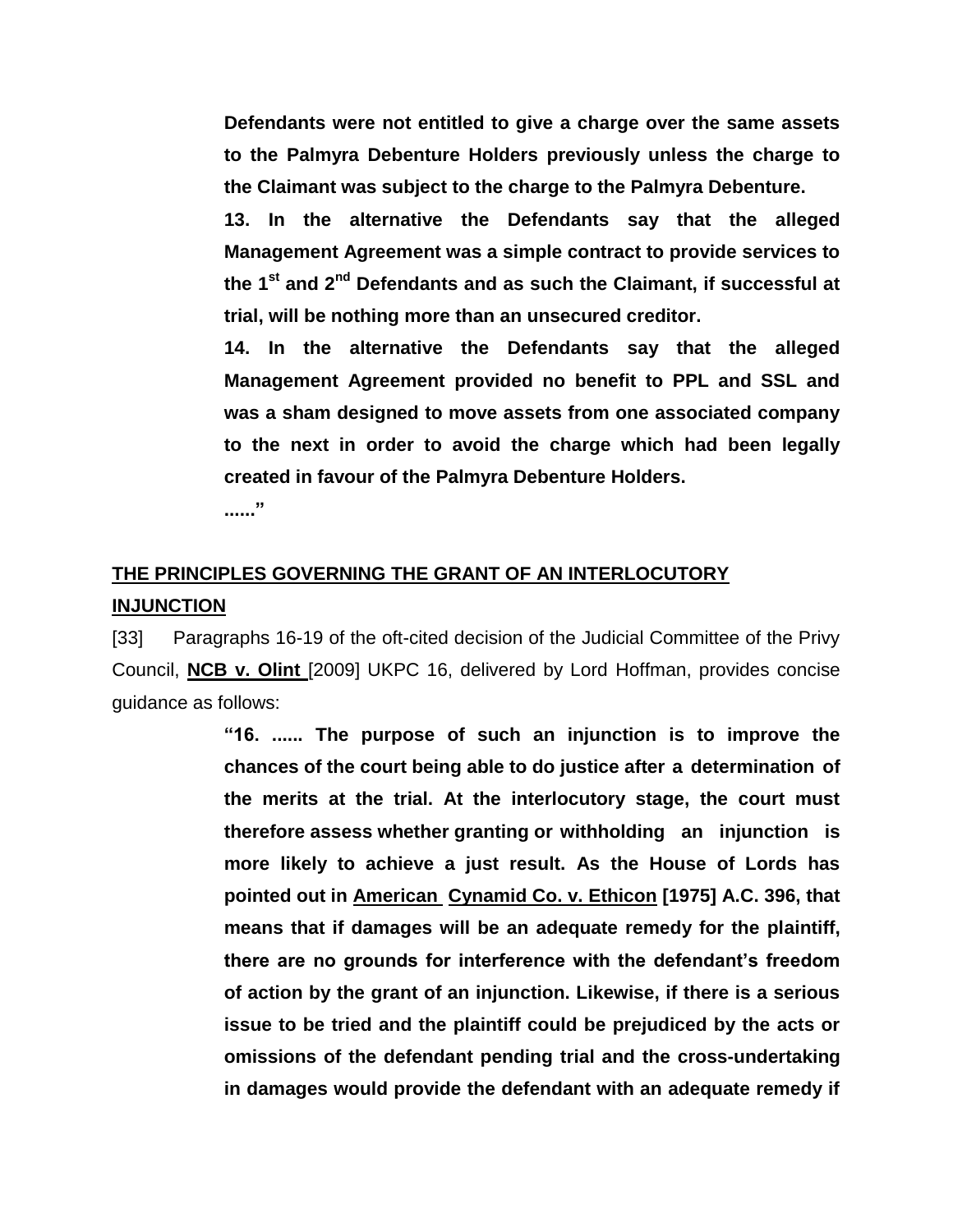**it turns out that his freedom of action should not have been restrained, then an injunction should ordinarily be granted.** 

 **17. .....The basic principle is that the court should take whichever course seems likely to cause the least irremediable prejudice to one party or the other. ....**

**18. Among the matters which the court may take into account are the prejudice which the plaintiff may suffer if no injunction is granted or the defendant may suffer if it is; the likelihood of such prejudice actually occurring; the extent to which it may be compensated by an award of damages or enforcement of the cross-undertaking; the likelihood of either party being able to satisfy such an award; and the likelihood that the injunction will turn out to have been wrongly granted or withheld, that is to say, the court's opinion of the relative strength of the parties' cases.**

**19. There is however no reason to suppose that in stating these principles, Lord Diplock was intending to confine them to injunctions which could be described as prohibitory rather than mandatory. In both cases the underlying principle is the same, namely, that the court should take the course which seems likely to cause the least irremediable prejudice to one party or the other......What is required in each case is to examine what on the particular facts of the case the consequences of granting or withholding of the injunction is likely to be. If it appears that the injunction is likely to cause irremediable prejudice to the defendant, a court may be reluctant to grant it unless satisfied that the chances it will turn out to have been wrongly granted are low; that is to say, that the court will feel, as Megarry J. said in Shephard Homes Ltd. v. Sandham [1971] Ch 340, 351, " a high degree of assurance that at the trial it will appear that at the trial the injunction was rightly granted."**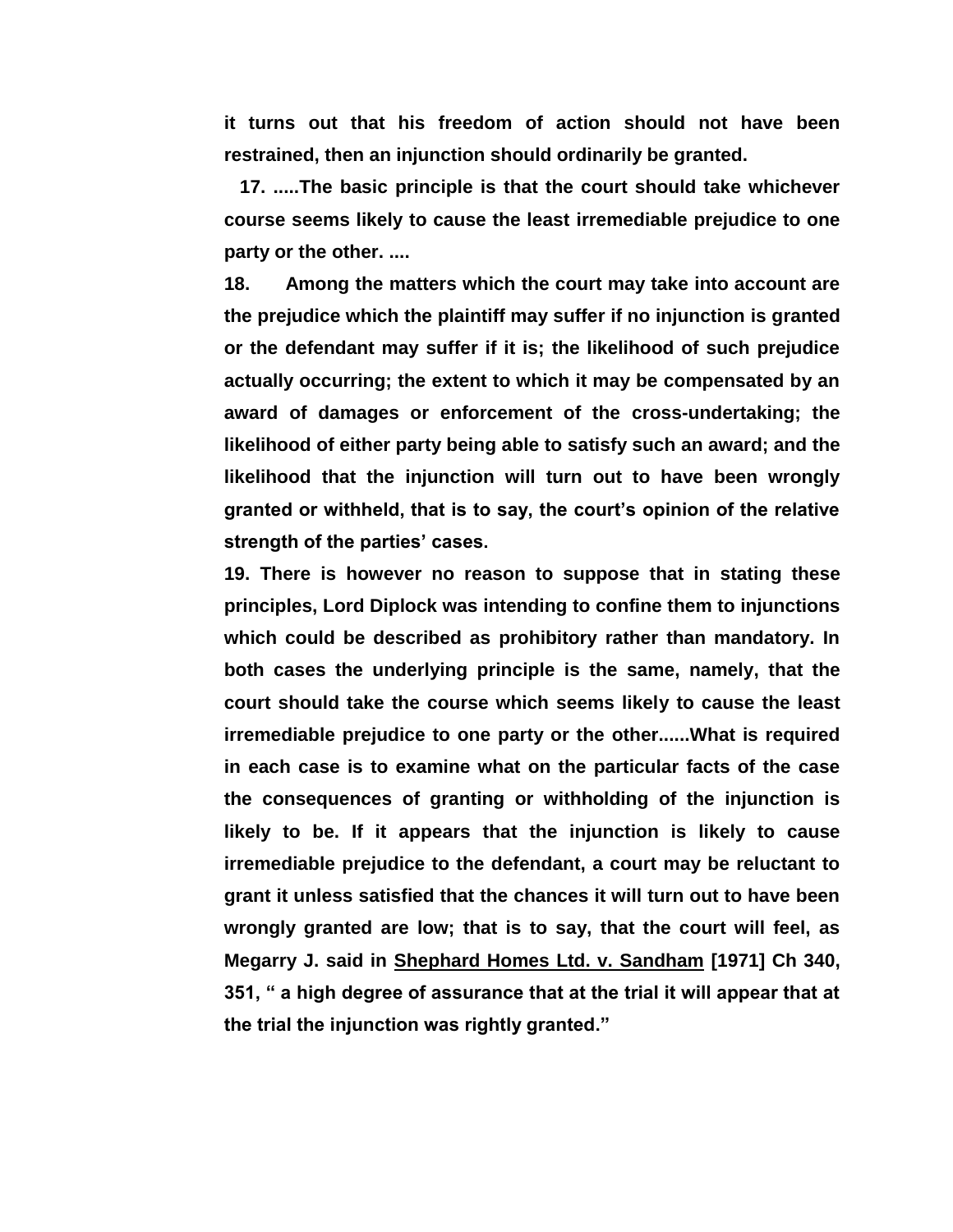# **RESOLUTION OF THE ISSUES**

[34] In my judgment, the following are some of the serious issues that at first blush seem to arise for trial:

> **(1) WHETHER THE MANAGEMENT AGREEMENT IS VOID AS OFFENDING THE COMMON LAW RULES OF CHAMPERTY AND MAINTENANCE**

> **(2) WHETHER THE RESTRICTION IN THE PPL DEBENTURE PROHIBITING THE COMPANIES FROM ENTERING INTO ANY CHARGE IN PRIORITY OR RANKING PARI PASSU WITH THE DEBENTURES EXCEPT IN THE ORDINARY COURSE OF BUSINESS APPLIES TO THE MANAGEMENT AGREEMENT**

> **(3) WHETHER JADE HAD NOTICE OF THE CLAUSES IN THE PPL DEBENTURE PROHIBITING PPL AND SSL FROM CREATING OTHER CHARGES**

> **(4) IF THE MANAGEMENT AGREEMENT WAS NOT IN THE ORDINARY COURSE OF BUSINESS, DID IT REQUIRE THE PRIOR WRITTEN OR OTHER CONSENT OF THE DEBENTURE HOLDERS?**

> **(5) WHETHER THE ENTRY BY PPL, SSL AND JADE INTO THE MANAGEMENT AGREEMENT TRIGGERED THE AUTOMATIC CRYSTALLISATION OF THE FLOATING CHARGE INTO A FIXED CHARGE.**

# **WHETHER DAMAGES ADEQUATE REMEDY**

[35] In my judgment, damages would have been an adequate remedy to Jade if the Defendants were in a position to pay those damages. However, they do not seem to be in a financial position to furnish damages. On the question of the adequacy of damages, Mr. Sim in his Affidavit at paragraphs 41-42 states as follows:

> **"41. That the Receiver has already stated on oath in a winding up Petition before this Honourable Court in Claim No. B00005 of 2012 that on a comprehensive review by him of the financials of the companies under his management which**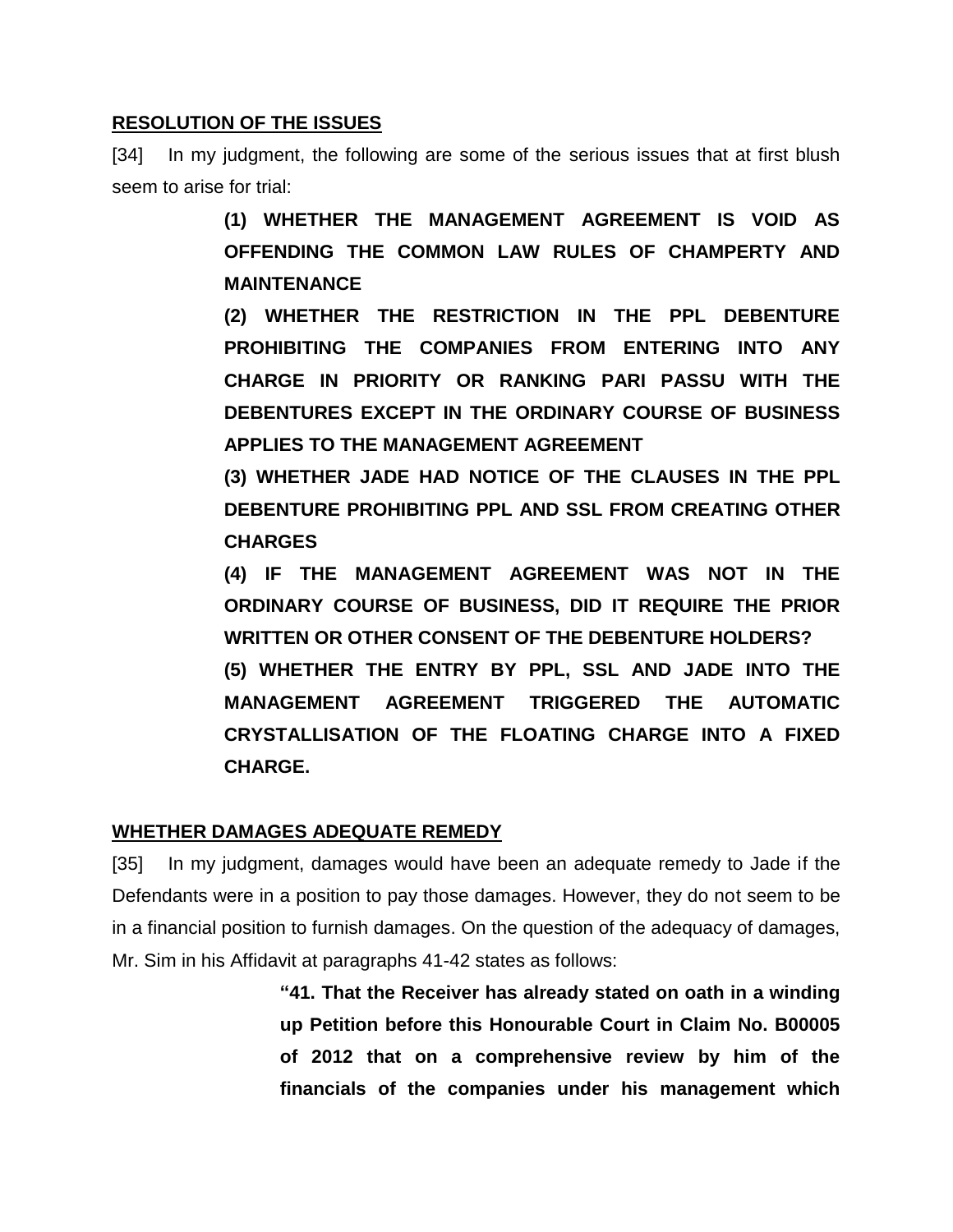**include the 1st and 2nd Defendants herein the companies have no money to satisfy the Claim of the Petitioners in that Claim in relation to a total claim of US\$154,425.00 against Palmyra Resort and Spa Limited and Palmyra Properties Limited. ...... Accordingly were the Court to decline to preserve the proceeds of the litigation at this stage, there is a real and substantial likelihood that the Receiver would utilize the proceeds of the litigation and would thereafter be unable to honour any proprietary right which this Honourable Court might find in favour of the Claimant.**

**42. That the Receiver will not sustain any loss as a result of the same as the funds would be in an interest bearing account and accruing interest which would be vested in the successful party together with the principal amount."**

[36] On the other hand, in his Affidavit in opposition to the application for an injunction, filed October 8, 2013, Mr. Tomlinson states, at paragraphs 4-7:

**"4. Since assuming control of the First and Second Defendants I have been advertising for and meeting with potential purchasers in an attempt to sell the assets and recover the moneys owed to Debenture Holders.** 

**5. In the meantime the Debenture Holders are financing the operations of the First and Second Defendants to the amount of at least United States Three Hundred and Twenty Thousand Dollars (\$320,000) per month. As a result there is a continuous increase in the amount owed to the Debenture Holders in addition to the principal and interest which is due and owing on the original loans.**

**6. It is therefore in the immediate interest of the First and Second Defendants and the Debenture Holders that any funds which can be derived from the assets is used to cover operating expenses and to reduce the indebtedness to the Debenture Holders.**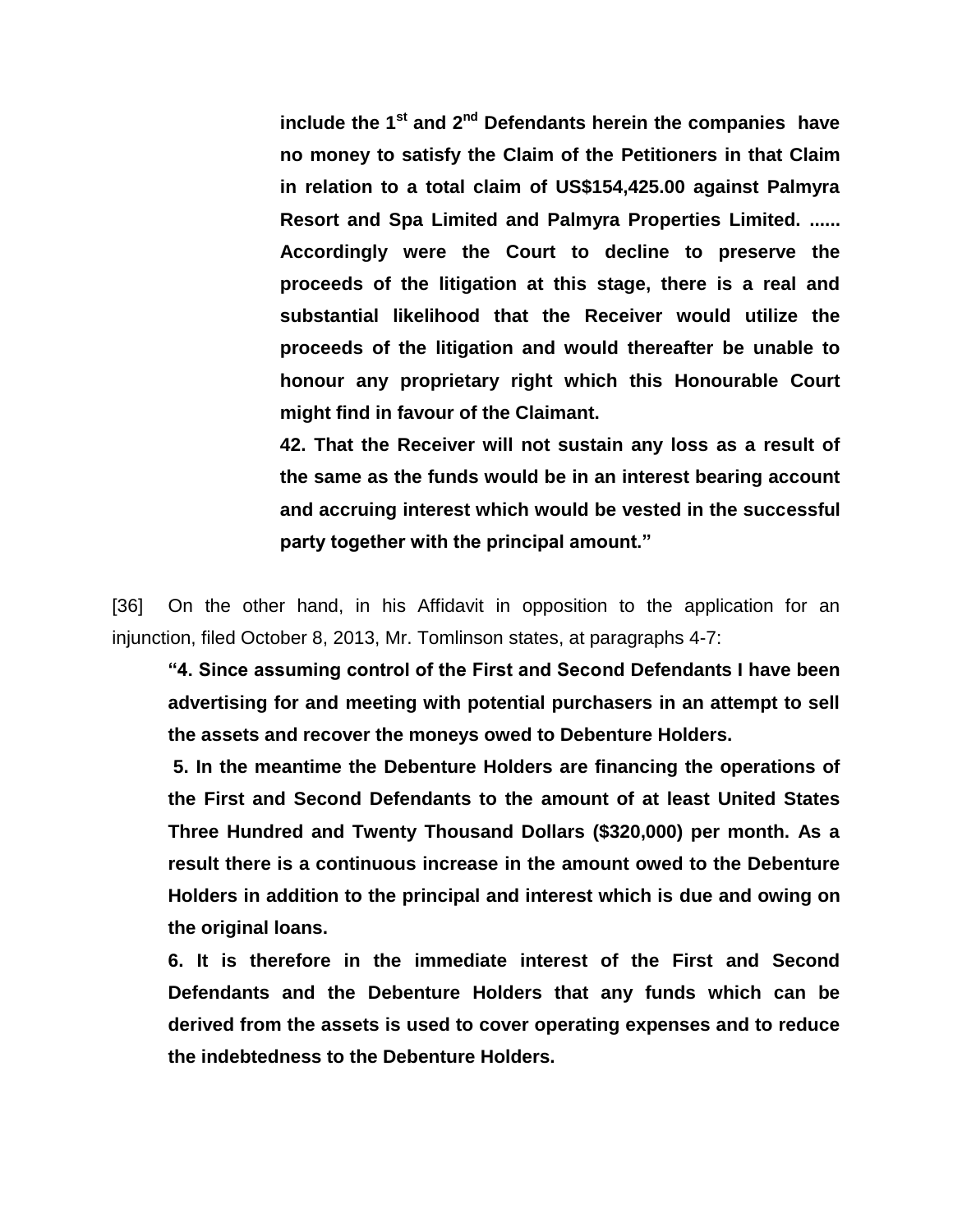**7. It is my opinion that an injunction preventing the use of any funds or assets derived from the Settlement of the Suit Claim No. 2009HCV 04344 would not be in the best interests of either the First or Second Defendants or the Debenture Holders. "** 

[37] It is therefore the Defendants' case that damages will not be an adequate remedy for them either. In their written submissions filed October 11 2013, the Defendants' Attorneys at paragraph 36 submit that damages would not be a sufficient remedy to the Defendants as Jade is a company incorporated in a foreign jurisdiction and there is no evidence of any assets which it owns and which could support such an undertaking. In any event, I note that Jade has not offered an undertaking as to damages, and seem to think that by asking the Court to have the funds placed into a joint escrow interest-bearing account that will take care of any losses. However, I agree with the Defendants' Attorneys submission at paragraph 37 of those filed October 11 2013, where they state that the claim by Jade that that would suffice does not answer the case because, "In addition to the funds which would be frozen the Receiver would have to incur additional principal and interest payments to the Debenture Holders for money advanced to cover operational costs which could have been paid out of the frozen funds and/or additional interest payments on the original loan." At paragraph 38 it is submitted that there are also the costs of legal fees and other expenses incurred by the Receiver in realizing these assets which would not have been expended had the Receiver had any cause to believe that the assets were pledged to another which ranked in priority the debenture holders. Again, the needs or remedy of the Debenture Holders could undoubtedly be satisfied by money or damages, but there is no evidence of Jade being in any position or desirous of offering and furnishing an adequate or bolstered cross undertaking as to damages.

[38] It therefore appears to me that damages would not prove an adequate remedy for either Jade or the Defendants and the extent of the uncompensatable disadvantages to the parties do not differ widely. In **American Cynamid** Lord Diplock stated (at page 511 b) " Where other factors appear to be evenly balanced it is a counsel of prudence to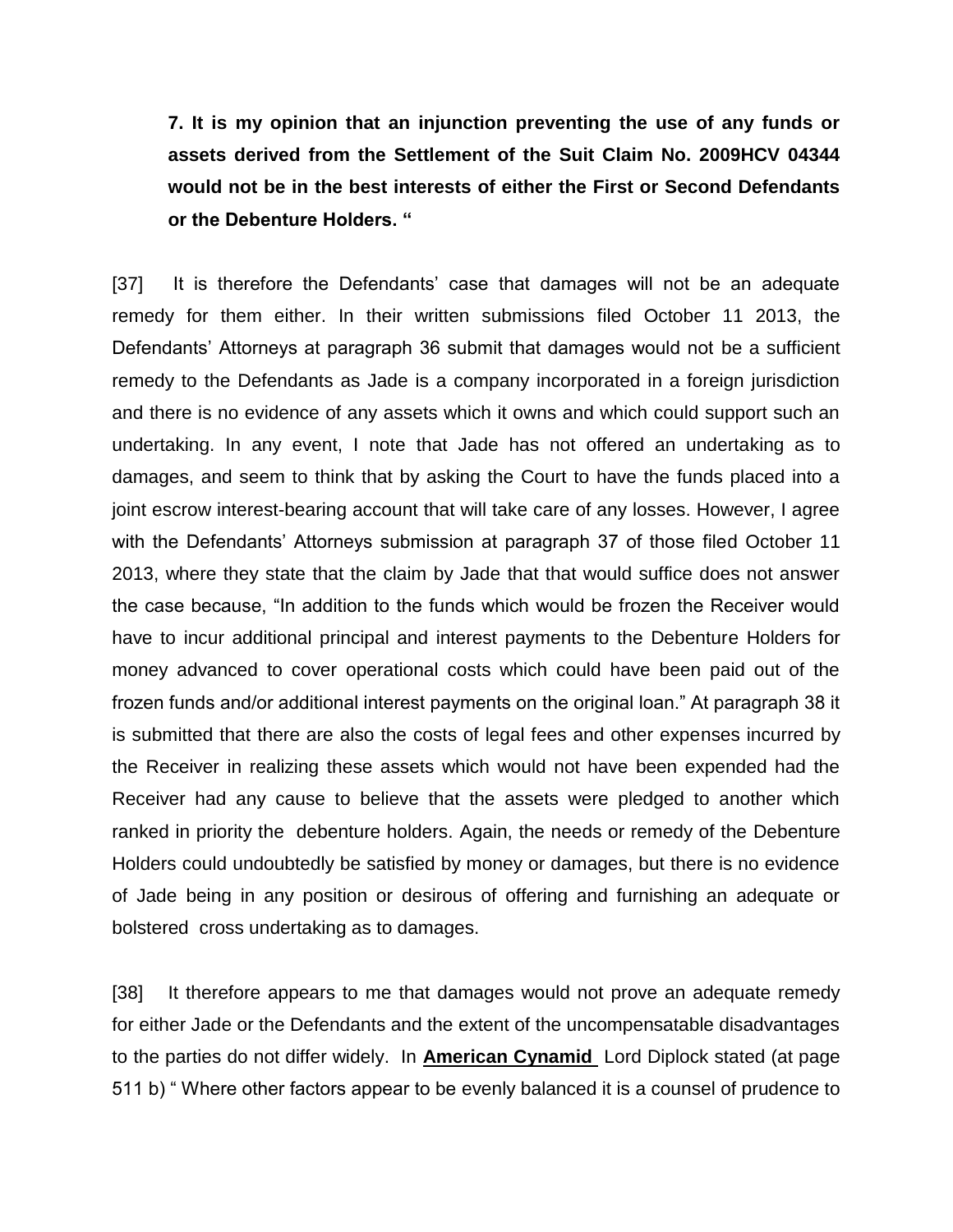take such measures as are calculated to preserve the status quo". In **Smellie et al v. NCB**, [2013] Comm 1, which was cited by Counsel for the Defendants, I referred to (at paragraph 7) the English decision in **Garden Cottage Foods Ltd. v. Milk Marketing Board** [1983] 2 All E.R. 770, at 774(j) as authority for the proposition that the relevant status quo is the state of affairs existing during the period immediately preceding the issue of the Claim Form. In this case, the status quo is that the Receiver having been appointed by the Debenture Holders from as far back as July 2011, is free to sell or deal with the assets of the  $1<sup>st</sup>$  and 2nd Defendants, in such a way as to see to the interests of the Debenture Holders in recovering monies owed to them and reducing the indebtedness to them. To require the Receiver to place the funds or assets derived from the Settlement of Claim No.2009 HCV 04344 would require the Receiver to do something which he has never previously had to do and would curtail him in his management of the  $1<sup>st</sup>$  and  $2<sup>nd</sup>$  Defendants as Receiver. Preserving the status quo would point in the direction of refusing the injunction.

#### **STRENGTH OF CASE**

[39] In **Smellie**, I referred to **Fellowes v. Fisher** [ 1975] 2 All. E.R. 829, for the proposition that the relative strength of the parties' cases becomes important when the case depends to a great extent on the construction of written documents, or as in **NCB v . Olint**, when it is mainly concerned with points of law. At pages 843h-844b of **Fellowes v.Fisher**, Sir John Pennycuick stated:

**" In many classes of case, in particular those depending in whole or in great part on the construction of a written instrument, the prospect of success is a matter within the competence of the judge who hears the interlocutory application and represents a factor which can hardly be disregarded in determining whether or not it is just to give interlocutory relief. Indeed many cases of this kind never get beyond the interlocutory stage, the parties being content to accept the judge's decision as a sufficient indication of the probable upshot of the action. I venture to think that the House of Lords** ( in American Cynamid) **may not have had this class of case in mind in the patent action before them....."**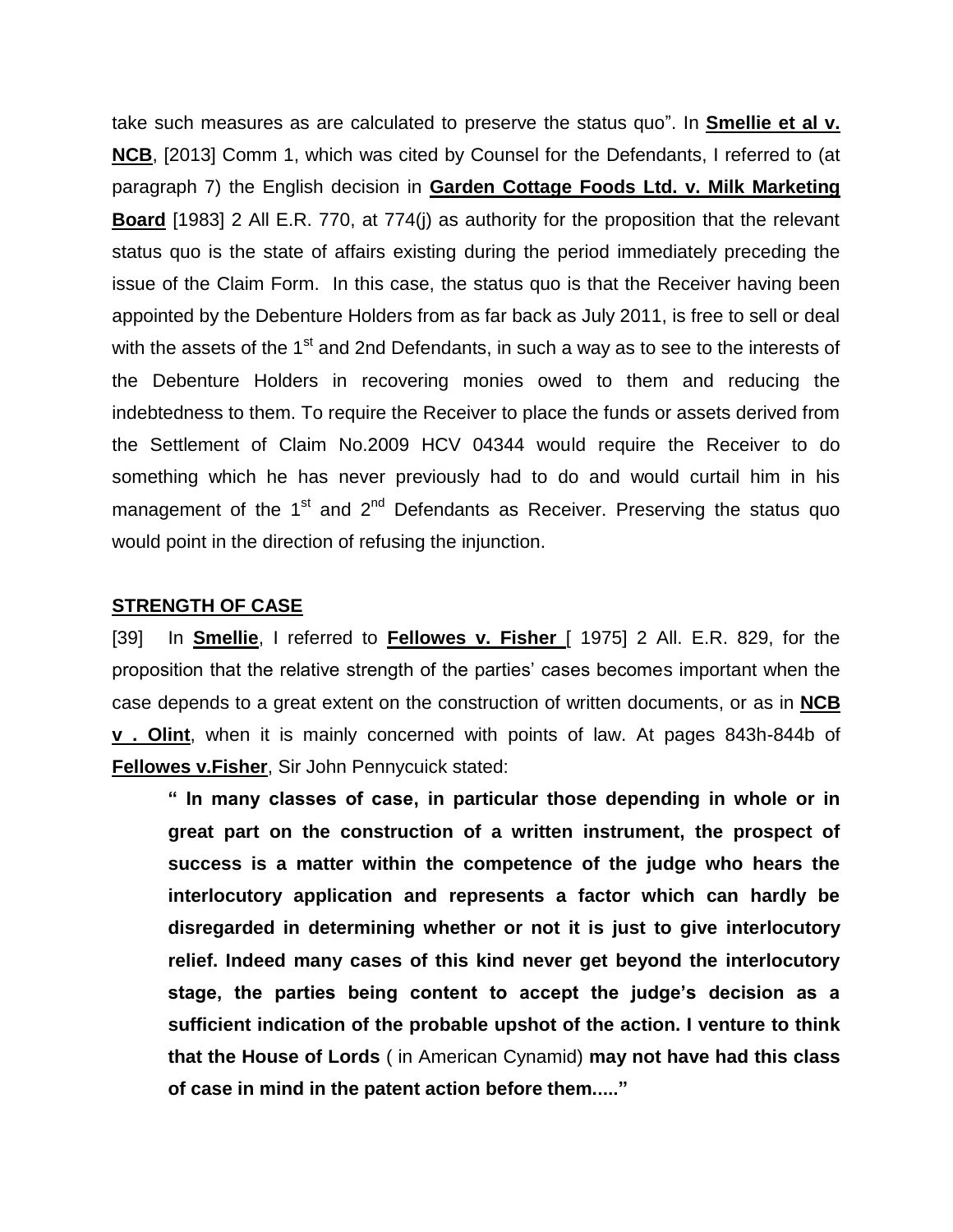[40] The learned author Spry, in his invaluable work **Equitable Remedies**, 8<sup>th</sup> Edition, pages 466-467 states, under the sub-heading "Interlocutory Injunctions",:

**" ....where there is not a conflict on the evidence as to matters of fact, but rather a dispute as to questions of law, the preparedness of the court to determine those questions depends on their difficulty and on the balance of convenience, regard being had both to the consequences of granting or refusing relief and also to the other relevant circumstances. Even where in a particular case the court is not disposed to decide a difficult question of law on an interlocutory application, it is often found that the risk of injury to the plaintiff is such that interlocutory relief should be granted. But usually the court does not regard any matters of law in dispute as so difficult that it should decline to consider them if this may affect its decision, and hence it may be prepared to adopt a view, which is to be treated merely as provisional; and both that conclusion and the degree of confidence with which it has been reached may be duly taken into account in determining whether the balance of justice favours the grant of interlocutory relief. Indeed, in the case of disputes of law there is not so great a reluctance as in the case of disputes of fact for provisional determinations to be made, since disputes on questions of law do not depend on events which may be unknown to the court and which must be duly established on the adduction of appropriate evidence. Hence although in exceptional circumstances it may be found that a question of law is of such difficulty that, in all the circumstances, the court does not see fit to determine it although the consequent legal uncertainty is important, the court does not ordinarily refuse to consider a question of law if substantial hardship to one of the parties may result from that refusal."**

[41] In my view this is a case where substantial hardship could be experienced by either party if I do not form at least a provisional view as to the applicable law in order to adopt the course that seems likely to cause the least irremediable harm. It is a case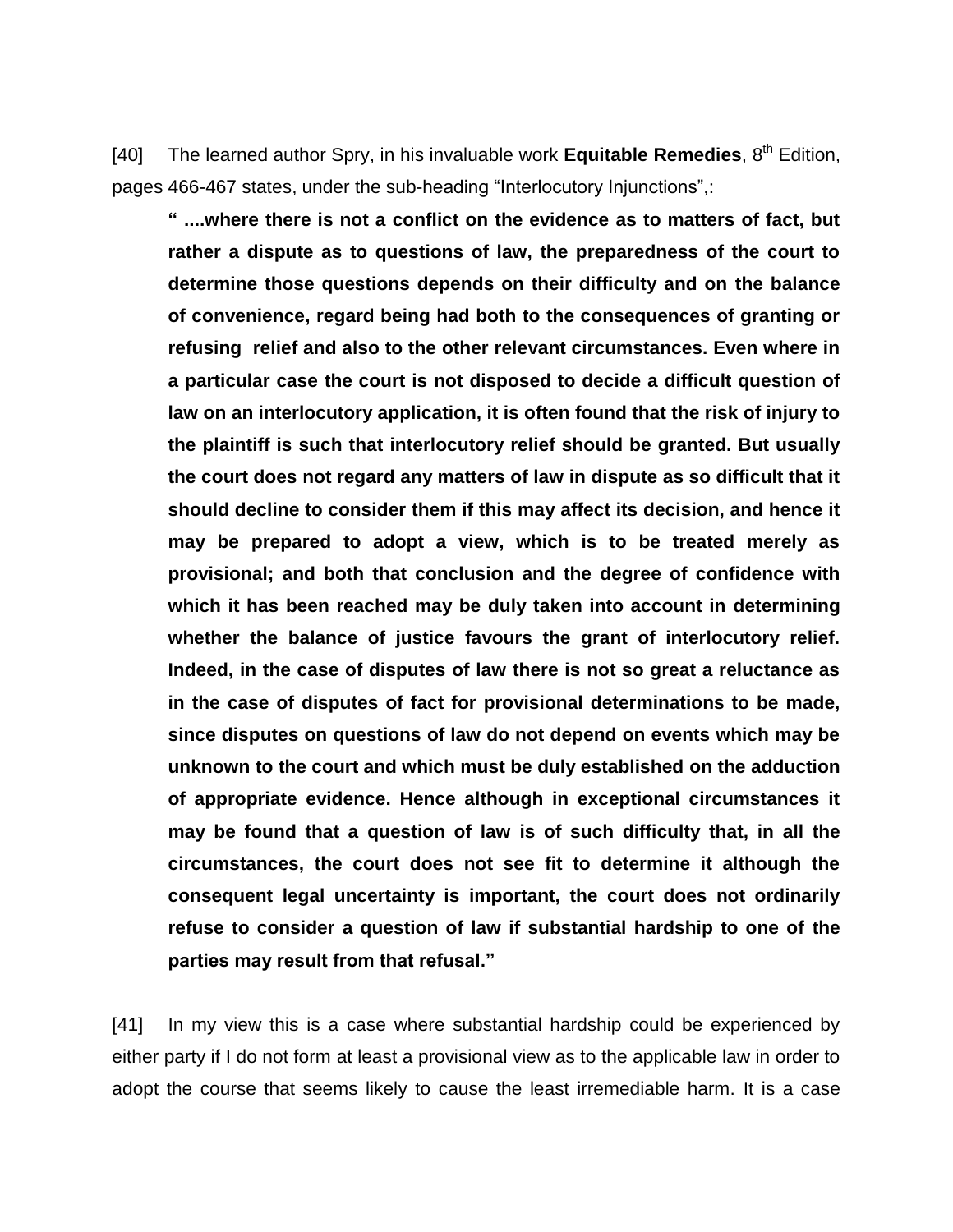mostly concerned with construction of documents and points of law and there is no substantial dispute as to facts.

# **CHAMPERTY AND MAINTENANCE – WHETHER MANAGEMENT AGREEMENT VOID**

[42] I will start with the issue of whether, as the Defendants argue, the Management Agreement is void as offending the common law rules of champerty and maintenance. Reference was made by the Defendants to **Trendex Trading Corporation v. Credit Suisse**[1982] A.C. 679. Jade's Attorneys on the other hand submit that Jade alleges a commercial association with PPL and SSL by virtue of which association they have shared commercial interests. According to Jade's submissions dated October 24 2013, paragraph 12:

**" 12. ....If PPL and SSL allege fraud, loss as a result of breach of fiduciary duty and other matters resulting from wrongs done to them, then those allegations must affect the commercial interests of the associated companies. Jade therefore asserts a commercial interest and expended sums to protect the associated companies. In this regard, we refer ....to British Cash and Parcel Conveyors, Ltd. v.Lamson Store Service Company, Ltd.** [1908] 1 K.B.1006 **and Hill v. Archbold**[1968] 1 Q.B. 686. "

[43] The Headnote of **Trendtex** provides a useful summary of some of the relevant principles (pages 680 H-681A as follows:

**"***Per* **Lord Edmund-Davies, Lord Fraser of Tullybelton, Lord Keith of Kinkel and Lord Roskill. It remains a fundamental principle of English law that one cannot assign a bare right to litigate. If, however, the assignment is of a property right or interest, or if the assignee has a genuine commercial interest in taking the assignment and in enforcing it for his own benefit, there is no reason why the assignment should be struck down as an assignment of a bare cause of action or as savouring of maintenance.**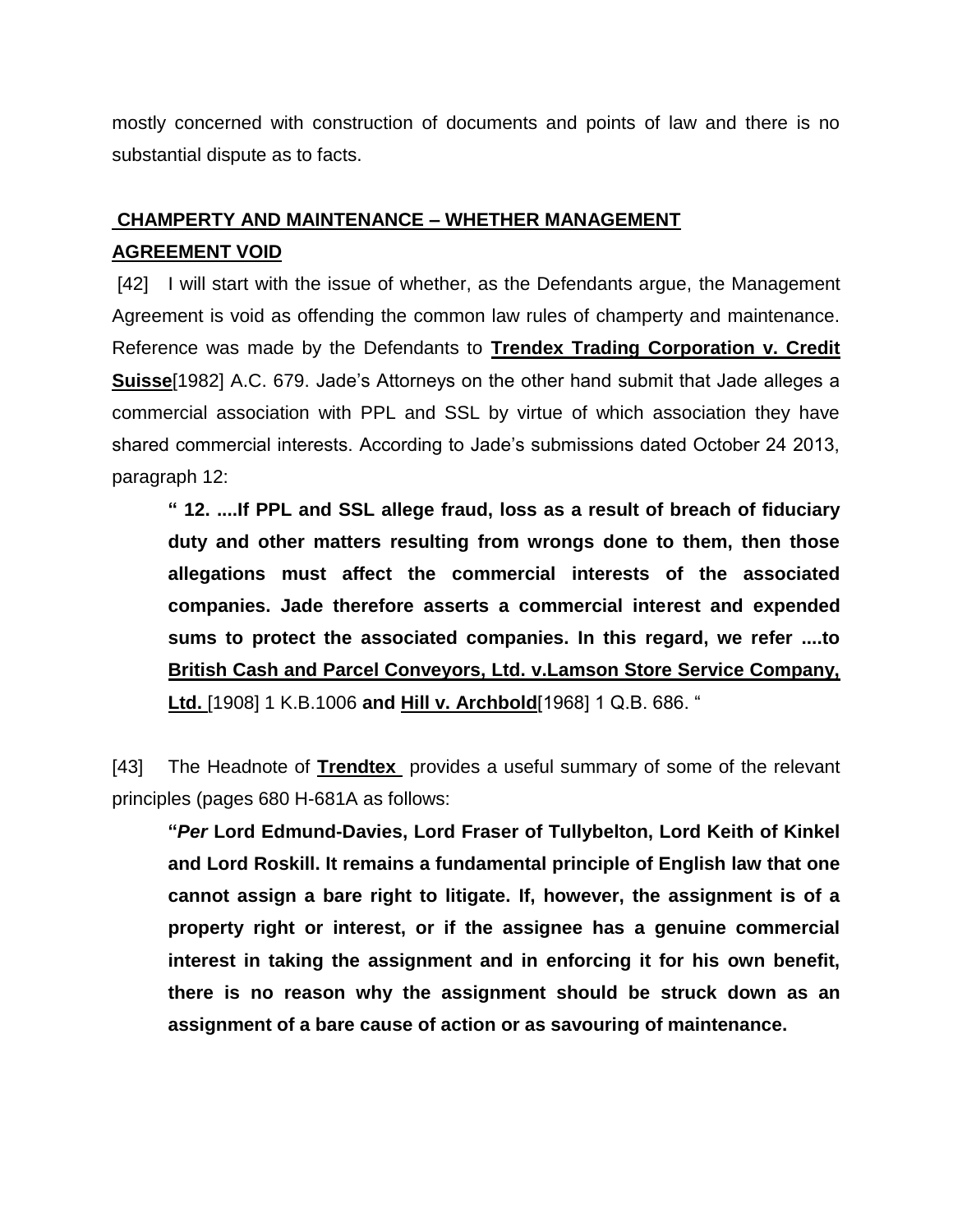[44] In my judgment, the association which Jade has with PPL and SSL does provide it with a common commercial and substantial interest in the success and undertaking of the litigation in Claim 2009 HCV 04344 against Constanzo and the other Defendants. Unlike, the Agreement in the **Trendtex** case cited by Mr. Gordon, the Management Agreement does not manifestly involve the possibility or likelihood, of a profit being made either by Jade or any other party, out of the cause of action, such that it manifestly "savoured of champerty" as involving trafficking in litigation. My preliminary view of the Agreement is that it is not void on the grounds of public policy as offending against the rules against champertous maintenance. Further, (although this point originally gave me pause) that the fact that Jade intended to charge an administrative fee and interest does not in my provisional view savour of champerty Those charges can be viewed as the costs of providing funding and services, appendaged to the common commercial interest in pursuing the litigation.

[45] Jade has asked the Court to note that the jurisdiction of the Management Agreement is stated to be the British Virgin Islands. I do not think that assists Jade, the entity that has itself sued in Jamaica and is attempting to restrain the Receiver who is acting here in Jamaica, all and in circumstances where the original document is not before the Court. One can well understand the Receiver's consternation (my words), in not finding a copy of this Management Agreement anywhere in the papers and at the offices of PPL and SSL or at the office of the Register of Companies.

### **FLOATING CHARGES**

[46] One of the Defendants' arguments is that the PPL Debenture, Clause 7, precluded assignment of any asset without the consent of the Lenders **except as permitted by the Facilities Agreement.** Jade argues that Clause 7 is wholly inapplicable because it is not applicable to a future chose in action which was the subject of the Management Agreement. The submission is that at the time of the 2007 Debenture that future chose in action did not form a part of the undertaking or assets of PPL. Further, that the now discontinued cause of action did not even exist. The applicable section of the Debenture that treats with future property is clause 5(b) by the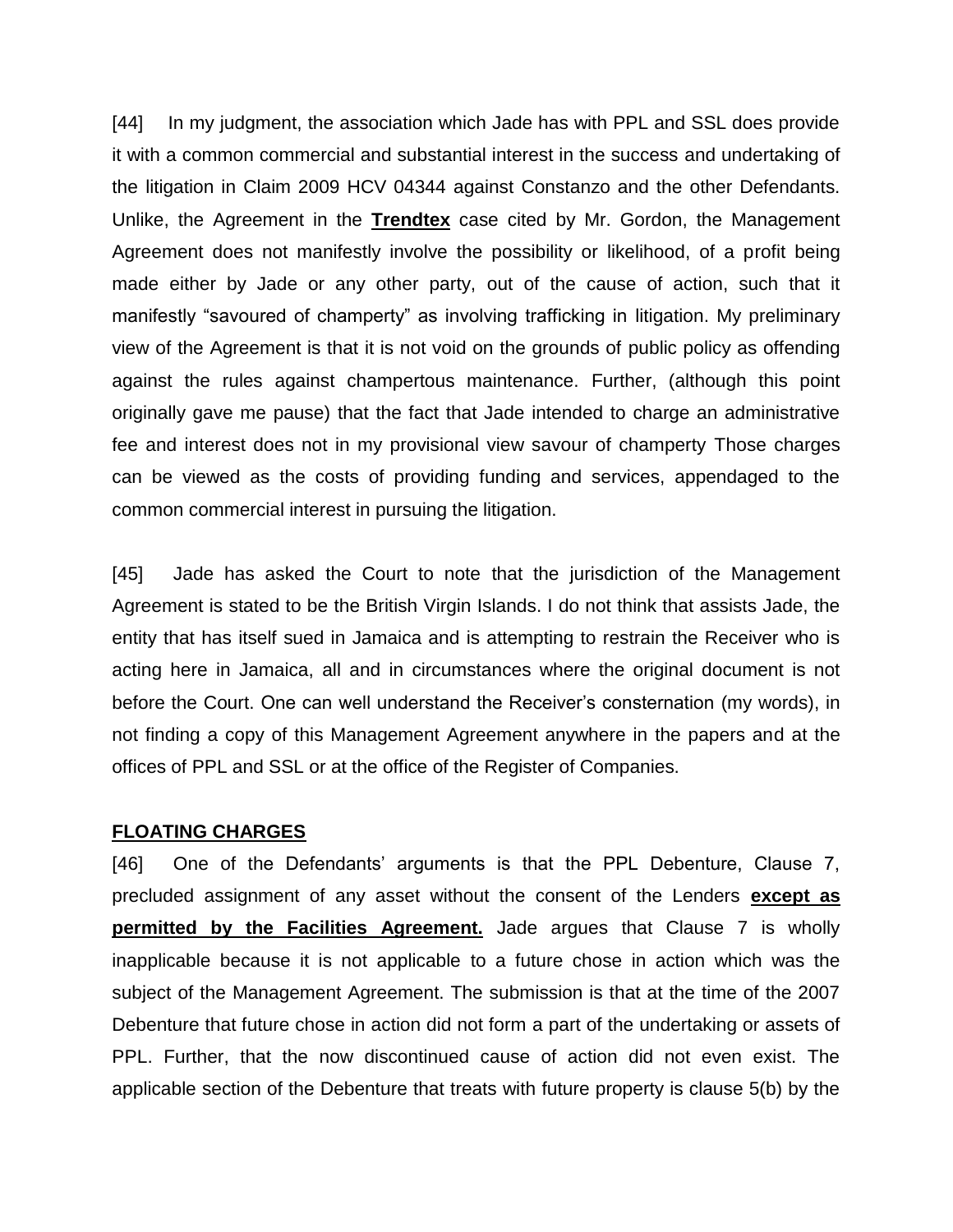creation of the floating charge. However, it was submitted that that clause is not effective against future assets until crystallization occurs. It was further submitted that there had been no such crystallization at the time when the Management Agreement was entered into.

[47] Jade's Attorneys relied upon the decision in **In re Spectrum Plus Ltd (in Liquidation)** [2005] UKHL 41, [2005] 4 All E.R.209. Reliance was also placed on **Agnew and Bearsley v The Commissioner of Inland Revenue and Official Assignee for the estate in bankruptcy of Bruce William Birtwhistle and Mark Leslie Birtwhistle (New Zealand)** [2001] UKPC 28.

[48] Jade's Attorneys submit that as the Management Agreement purported to assign future debts, i.e. debts which were not in existence at the time of the agreement, such assignment disposed of future assets, capable of being covered only by a floating charge. It was further submitted that both PPL and SSL were perfectly entitled to so act without the consent of anyone.

[49] Jade's Counsel submit that until the floating charge crystallizes into a fixed charge, the asset is freely managed and disposed by the company in the ordinary course of business. Reliance was placed on Clause 12.2 of the Facility Agreement.

# **ORDINARY COURSE OF BUSINESS**

[50] As to the meaning of "**ordinary course of business"**, Counsel for Jade relied upon the decision of Etherton J. sitting in the English Chancery Division in **Ashborder BV v. Green Gas Power Ltd.** [ 2004] EWHC 1517. Mrs. Hay relied upon **Ashborder** to make her submission that even "unusual" or "exceptional circumstances" may fall to be considered in the ordinary course of business.

[51] Accordingly, Mrs. Hay submitted that even if one were to take the view that the potential chose in action was indeed an asset it is patent that Clause 12 permits the disposal of assets in the ordinary course of business without the consent of the lender.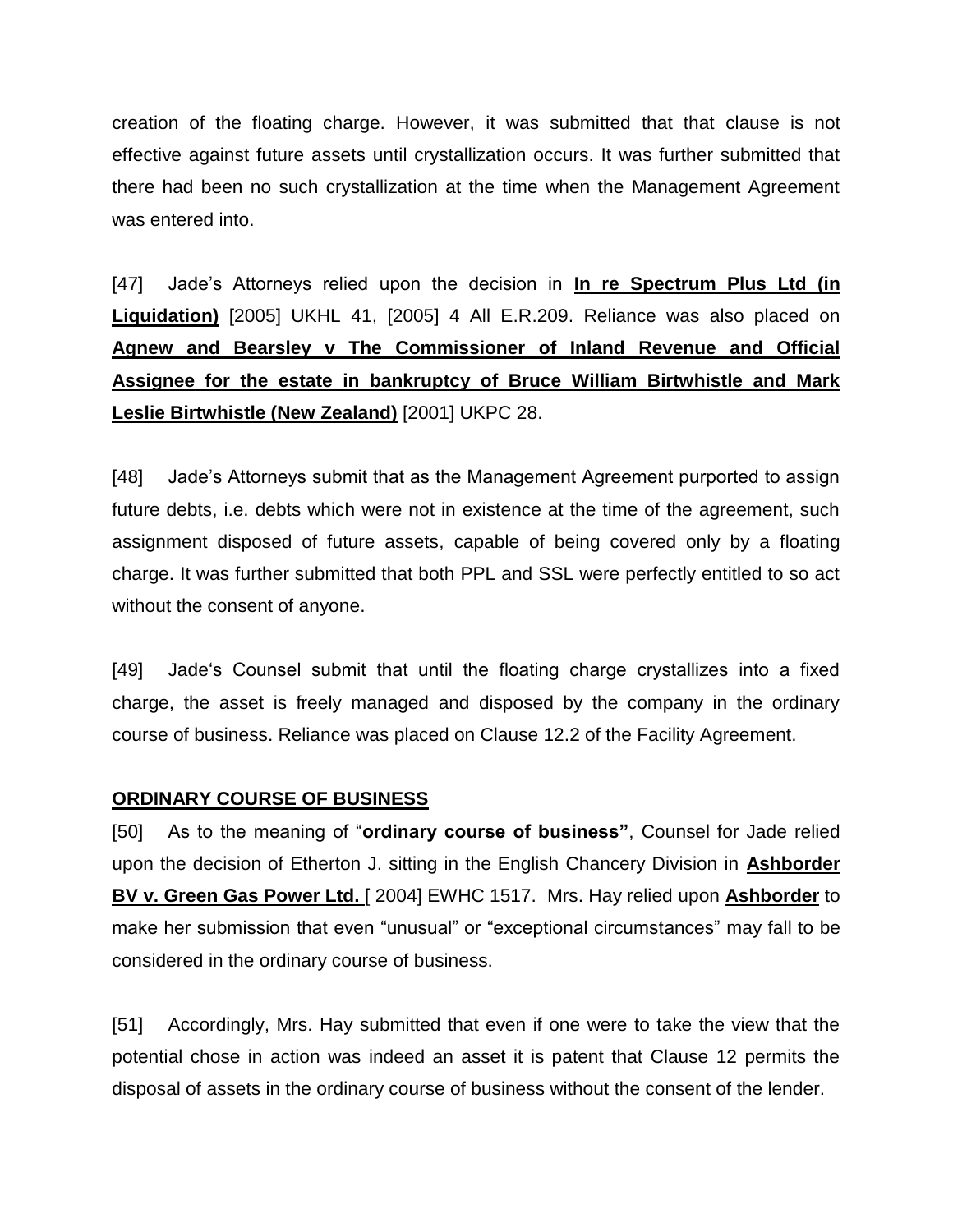[52] I have found the extract from **Palmer's Company Law Manual**, paragraph 5- 048, page 294, useful. The learned authors there state:

**"5-048**

**......**

**(i) A charge which, as created, was a floating charge will rank after the rights of the preferential creditors of a company....and after the rights of chargeholders taking fixed charges prior to the crystallization of the floating charge ( unless the beneficiary of the charge second in time had notice of a prohibition on the company to create other charges imposed by the floating charge holder;"**

**.......**

[53] **Palmer's Company Law,** Volume 2, paragraph 13.127 is also instructive. It states:

**"13.127**

**Prohibition of Prior Charges**

**The extreme elasticity of a floating charge, and the wide powers which it thus allows to the company of dealing with property that is subject to the debenture holders' charge, are considered excessive by some floating charges, and, accordingly, it is not uncommon to insert in the instrument creating the charge a restrictive clause containing words to the effect that the floating charge is** *not* **to authorise the company to create any mortgage or charge ranking in priority to or** *pari passu* **with the debentures.**

**To the extent that a restrictive clause limits the authority of a company to enter into ordinary course dealings, notice of it must be received by third parties dealing with the company if it is to be effective against them. In the absence of such notice, the third party is entitled to believe that the company has authority to deal with its assets in the ordinary course of business....."**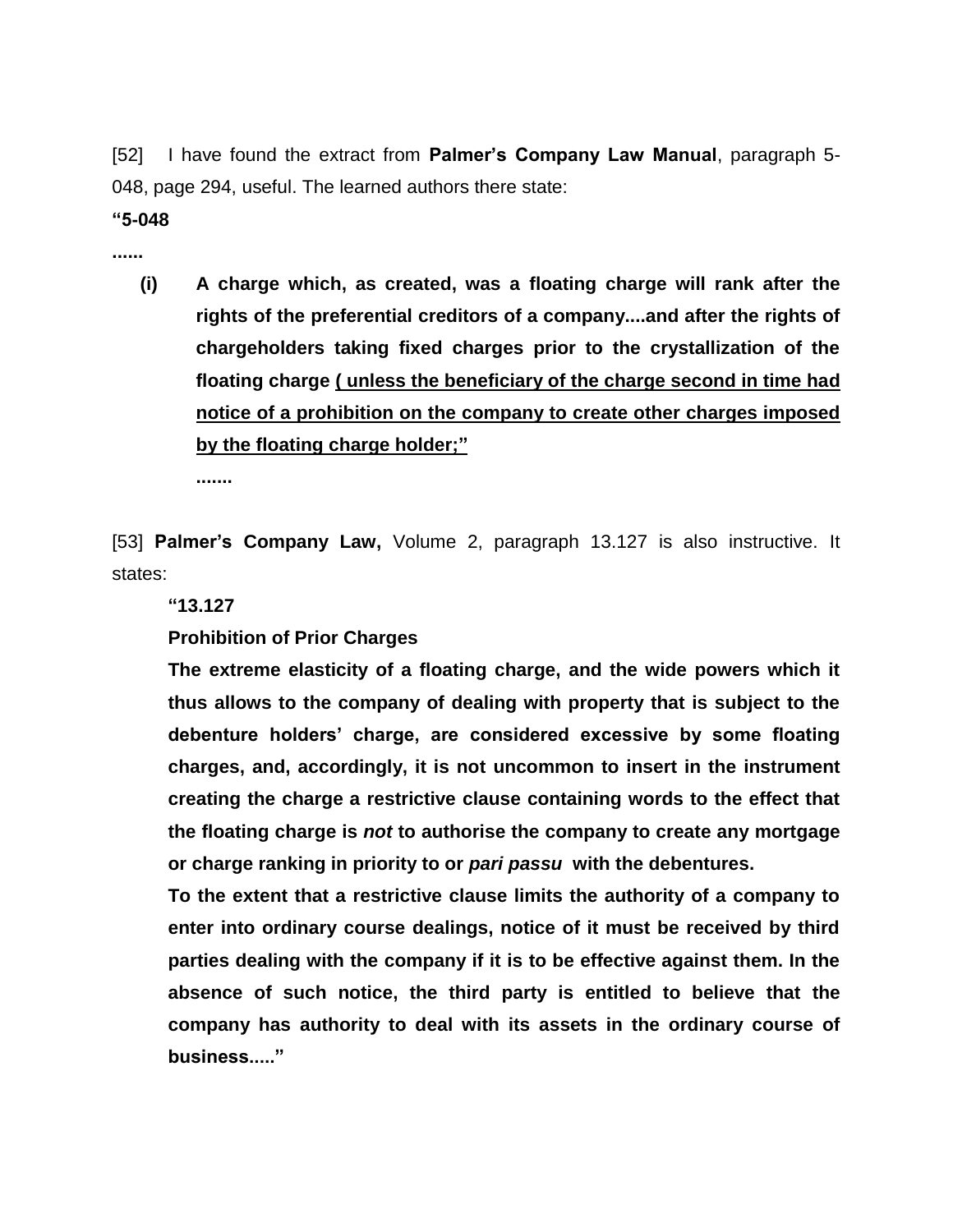[54] After I had reserved my decision on the  $25<sup>th</sup>$  of October 2013, I asked the parties to come back and make further submissions on the law in relation to "ordinary course of business", in particular to a case from New Zealand, **Julius Harper Ltd. v. F.W. Hagedorn & Sons Ltd.** [1991] N.Z.L.R. 530, where, in the context of a bankruptcy/insolvency, an assignment to an associated company was held not to be a transaction done by the company in the ordinary course of its business. There were, as Jade's submissions pointed out/confirmed to me, were significant differences in facts and circumstances between that decision and the instant case.

[55] However, in making further submissions, Counsel for both sides referred to the Privy Council's decision in **Countrywide Banking Corporation Ltd. v. Brian Norman Dean as Liquidator of CB Sizzlers Limited (New Zealand)** [1997] UKPC 57, which decision was also referred to in the extensive **Ashborder** case. In **Countryside**, the Privy Council had for consideration a specific provision in the New Zealand Companies Act, 1955, which created a statutory exception to certain transactions which were voidable on the application of a liquidator. The statute provided that where a transaction was made in circumstances that resulted in one creditor obtaining more benefit than it would have done under the liquidation, then unless the creditor could show that the transaction took place in the ordinary course of business, it was voidable on the application of the liquidator. In interpreting what the term meant for the purposes of the Companies Act, Gault J. delivering the Judgment of the Board, at paragraph 34 stated:

 **"34. Plainly the transaction must be examined in the actual setting in which it took place. That defines the circumstances in which it is to be determined whether it was in the ordinary course of business. The determination then is to be made by objectively reference to the standard of what amounts to the ordinary course of business. As was said by Fisher J. in the** *Modern Terrazo Ltd.* **case, the transaction must be such that it would be viewed by an objective observer as having taken place in the ordinary course of business. While there is to be reference to business practices in the commercial world in general, the focus must still be the**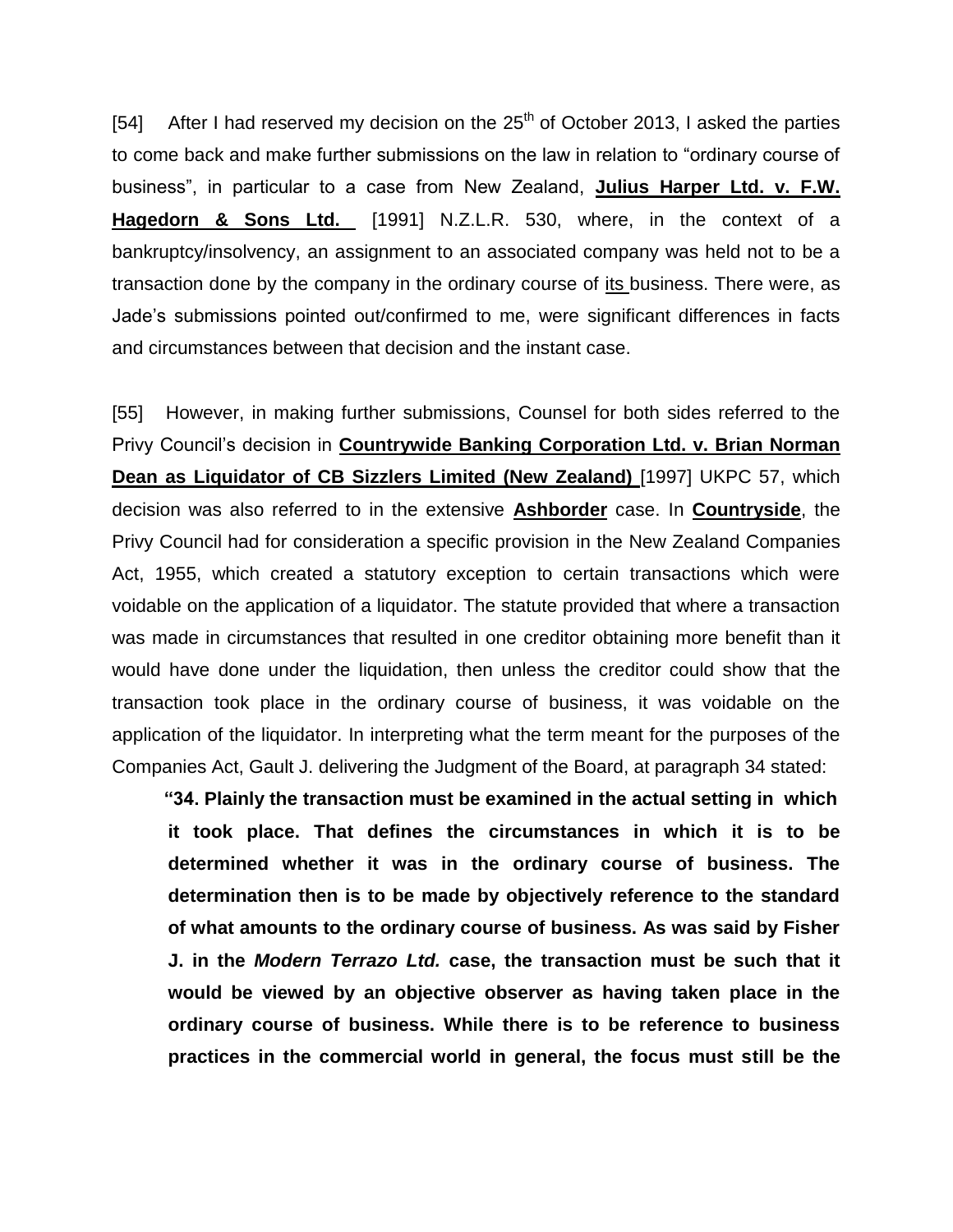**ordinary operational activities of businesses as going concerns, not responses to abnormal financial difficulties....."**

### **RESOLUTION**

[56] I find the present case very interesting. The very alleged association and connection that is said to exist between PPL and SSL and Jade, and is the basis upon which it may be that the Management Agreement does not offend the public policy rules against maintenance and champerty, is the same basis upon which it seems to me that other very important considerations arise. Jade has not attempted to suggest, nor indeed could they, that they did not know of or were unaware of the PPL Debenture or more importantly, the Clauses of that Debenture prohibiting PPL from making certain charges. Jade appears to have had actual notice of the restrictive clauses in the PPL Debenture. Jade's case is instead that no consent of the Debenture holders was required, because the Management Agreement was done in the ordinary course of business. Jade at the very least seem to have had constructive notice.

[57] However, whilst facts and statements in cases can often at first blush appear to be relevant, it is very important to look at what was actually agreed between and amongst the various parties, the actual language of the Instruments being construed, and what are the relevant circumstances in the particular case. I think it is fairly clear that the Management Agreement would not fall within "ordinary course of business". It is also fairly plain that in respect of the SSL Debenture the failure of the companies to notify the Debenture holders of the existence of the Management Agreement would appear to be a breach of the representations and warranties, see in particular clauses 4.1, 4.2, 4.4, 5.2, 9, 18(h), 36.

[58] Some of the main principles to be gleaned from the cases and authorities cited to me, including the **Palmer's Company Law**, paragraphs 13.126 and 13.127, are as follows:

[A] A charge which, as created was a floating charge will rank after the rights of charge holders taking fixed charges prior to the crystallisation of the floating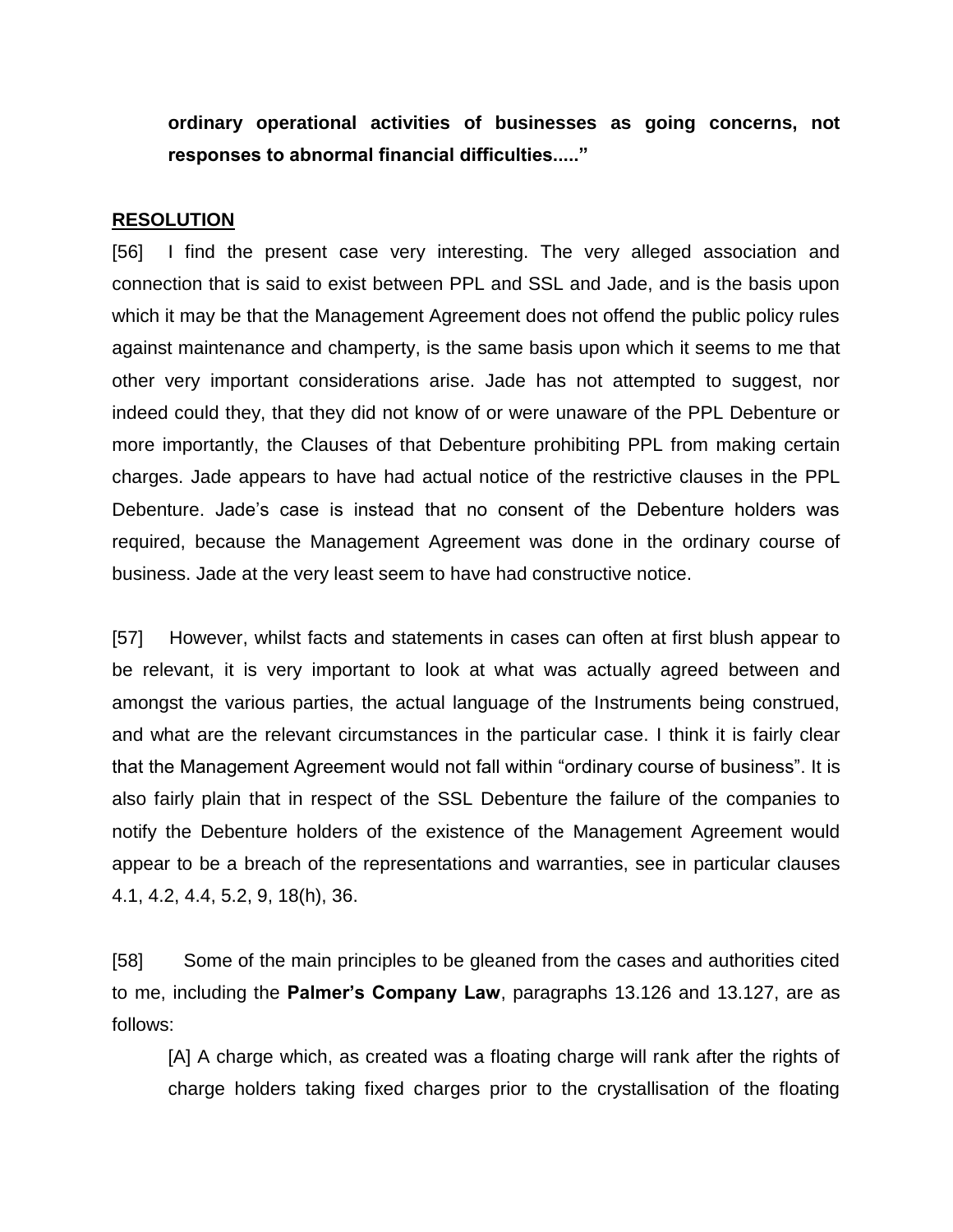charge. This is because, although a floating charge operates as an immediate and continuing charge on the property charged, nevertheless it is in the nature of a floating charge that before it crystallises the company has a licence, power or authority to deal with and dispose of the property charged in the ordinary course of business.

[B] The charges, whether legal or equitable so created by the company are not affected by notice of the floating charge per se.

[C] However, the instrument creating the floating charge may have inserted in it a restrictive clause containing words to the effect that the floating charge is not to authorise the company to create any mortgage or charge ranking in priority or pari passu to the debentures.

[D] To the extent that a restrictive clause limits the authority of a company to enter into ordinary course dealings, notice of it must be received by third parties if it is to be effective against them. In the absence of such notice, the third party is entitled to believe that the company has authority to deal with its assets in the ordinary course of business.

[E] Actual notice of the prohibition (as opposed to notice of the charge, its existence, or notice that arises from registration of the charge), is effective to prevent the second charge from taking priority to the debenture.

[F] It has been said that actual notice of the charge carries with it deemed notice of restrictive clauses. (However, see Palmer's comment on constructive notice and commercial transactions).

[59] This is not quite a case of JADE being "hoisted by its own petard" of association with PPL and SSL. However, this association is pivotal to a just resolution of the issues. The other side of the coin to Jade's claim of association and common interests, is that it is not really a third party in the true sense, and in any event, cannot reasonably be regarded as a third party without notice of the relevant prohibitions in the PPL Debenture. I set out below some of the reasons why my provisional but fairly clear view is that the Management Agreement would not fall within the description of "ordinary course of business":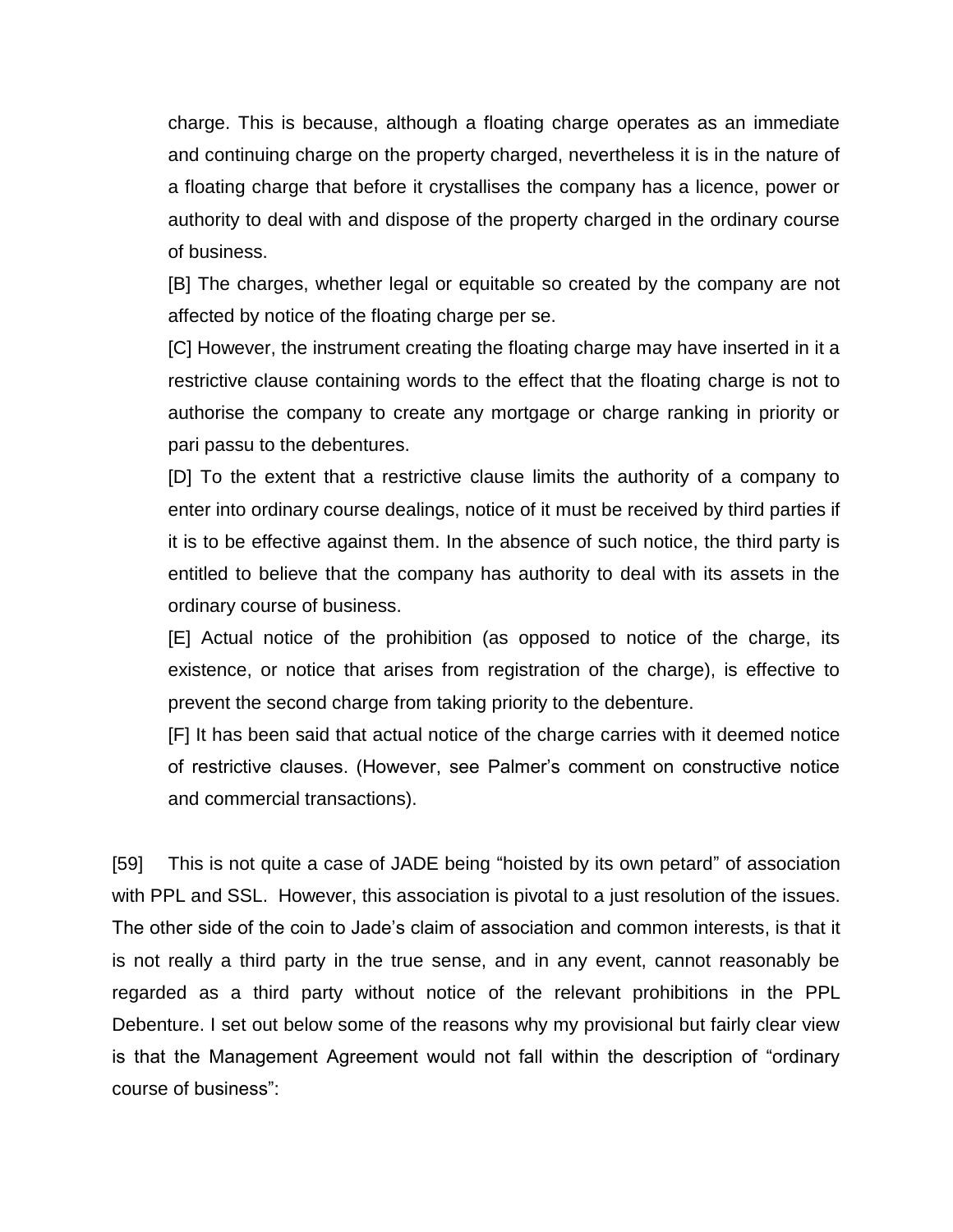- (A) It is difficult to see what real benefit the Management Agreement could be said to have provided to PPL and SSL. This not a situation in which there has been a disposal of assets with payment to be made or consideration provided from Jade to SSL. There is no stated or apparent benefit to PPL and SSL and Jade is in fact claiming the entire proceeds of the Suits it allegedly funded. Of what benefit is it to PPL and SSL that the Suits were pursued if they would/ may not be entitled to anything from them? That is what the assignment means. That situation is completely distinguishable from recovery of book debts or accounts receivable or assignment of them for consideration. Thus, many of the cases cited to me in relation to future transactions and book debts are inapplicable to these facts. In addition, although some parts of the Management Agreement appear to suggest that what Jade was entitled to would be to recover the costs incurred or advanced plus an administrative fee and interest, the clause that speaks to assignment of any awards in respect of the cases plus the guarantee of the recovery of Jade's costs and fees from PPL and SSL's full assets is not easy to view as beneficial to PPL and SSL.
- (B) The Management Agreement purports to guarantee the recovery of expenses, fees and interest at generous commercial rates by Jade on the security of all the assets of PPL and SSL.
- (C)There is no evidence before the court and no facts pleaded from which an inference can be drawn that PPL and SSL were in the habit of routinely giving away assets without receiving any benefit in return.
- (D)There is no evidence before the court and no facts pleaded from which an inference can be drawn that there was any previous provision of financial or other management type services provided by Jade to PPL and SSL.
- (E) There is no evidence before the Court nor any facts pleaded from which an inference can be drawn that Jade was in the business of funding litigation or that PPL and SSL were in the business of giving away assets.
- (F) It is not difficult to view the Management Agreement as a transparent attempt to transfer assets from PPL and SSL without any consideration flowing to PPL and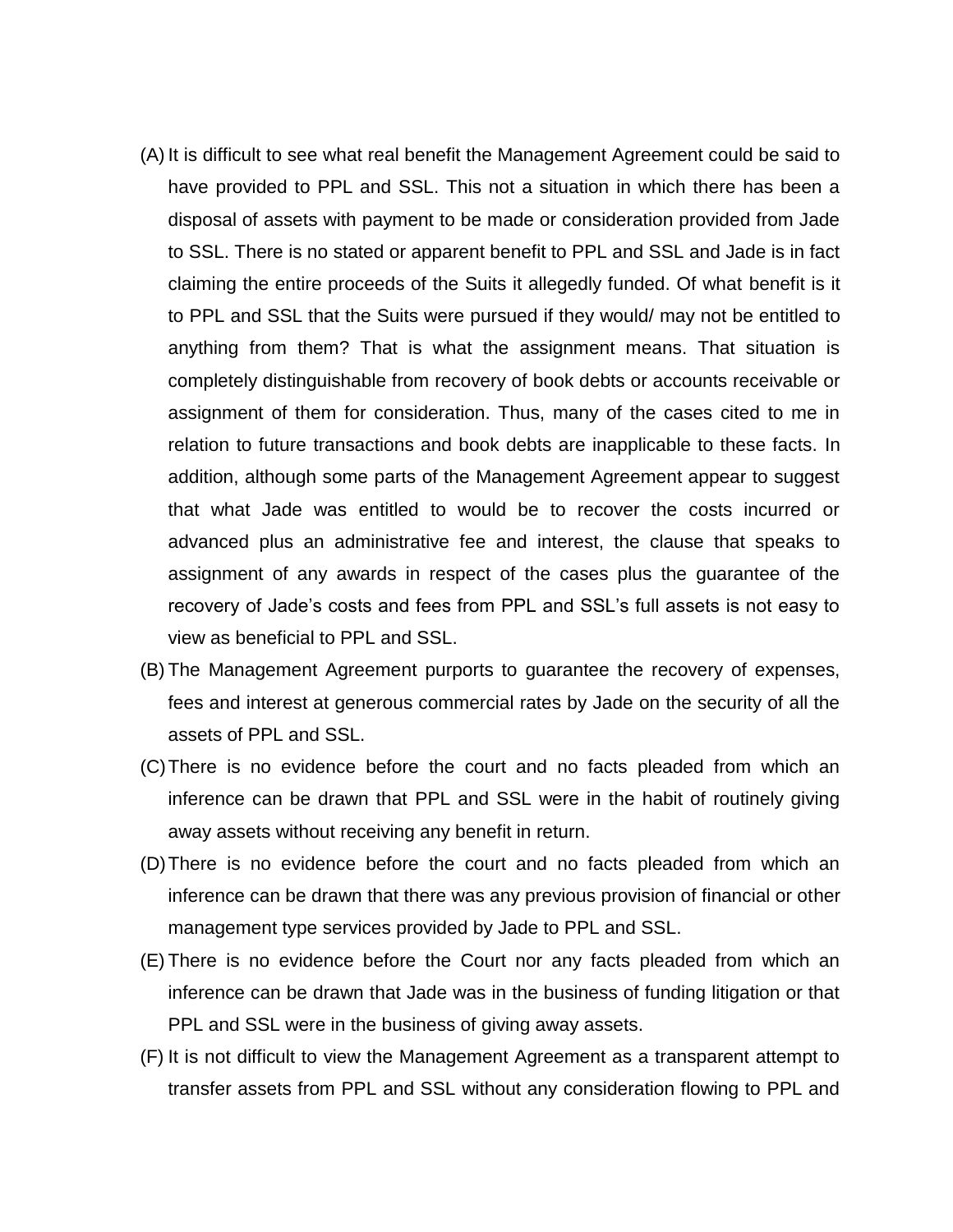SSL and in circumstances where the PPL Debenture had a prohibition against the companies creating any charge ranking in priority or pari passu with the Debenture.

- (G) Jade, PPL and SSL made no attempt to inform the Debenture Holders or any other third party of the existence of the Management Agreement despite plainly being aware of the transactions involving the Debenture Holders and PPL and SSL and the fact that the Management Agreement by its very nature attempts to place a charge over all the assets of PPL and SSL.
- (H)One of the principal planks of the summary judgment claim was a claim that out of selection service fees of US\$ 5.55 Million paid by PPL to PCI for selection services provided by PCI through Johnie Wong in relation to the Development, US\$2.1 Million was "kicked-back" to Dennis Constanzo. The funds from the PPL Syndicated Loan Agreement secured by the PPL Debenture were for the purpose of construction of the Development. The funds from the Completion Loans and in respect of which the SSL Debenture was executed, were for the purpose of the Construction of the Development and the Power Plant. At the root and substratum of the summary judgment, in addition to the questions of bribe or breach of fiduciary duty would be the fact that money earmarked for the Development and related projects, which had been substantially funded by the Debenture Holders, was unlawfully siphoned off. A transaction or agreement such as the Management Agreement which purports to transfer assets from PPL and SSL without any consideration flowing to those companies, to a related company Jade, in those circumstances, is not just exceptional or unusual. My commercial instincts are that it is mighty strange, and seems odd.
- (I) It is incongruous that PPL and SSL, who entered into a debenture in the terms of the PPL Debenture could have turned around, and without a word to the Debenture Holders and without their consent, written or otherwise, entered into a Management Agreement that not only attempts to place a charge over all the assets of PPL and SSL. Indeed, the Management Agreement purports to be even further removed from the clutches of the Debenture Holders by professing that the Agreement is made "under the laws of the British Virgin Islands". Very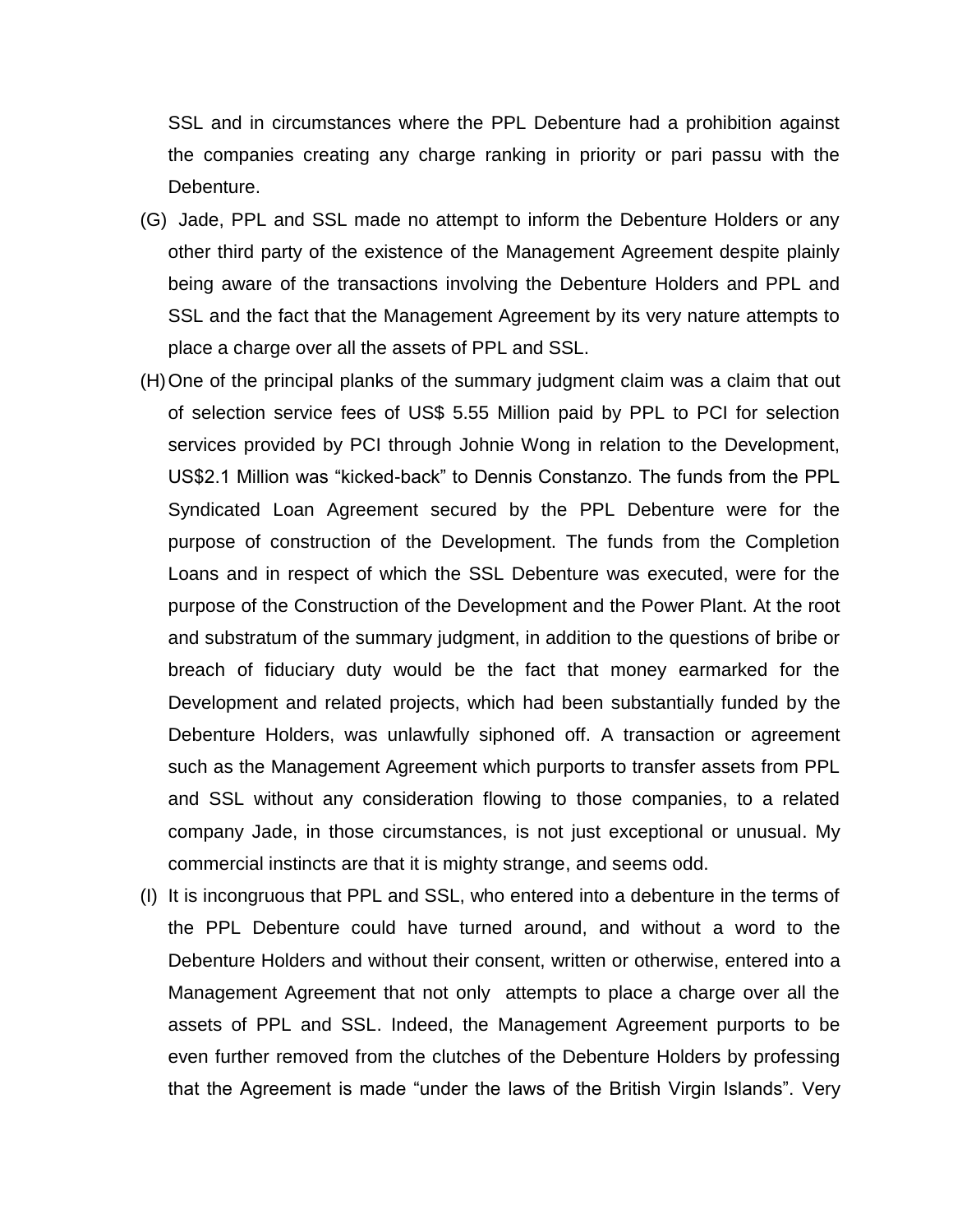curious, given the location of the Development, the place where the Debentures were executed and the governing law of those instruments being Jamaica.

(J) Whilst documentation and invoices purportedly representing the amounts incurred or spent on the litigation have now been produced in Affidavits, the wording of the Management Agreement and other factors suggest that the main thrust of the Management Agreement did not include objective assessment of the reasonableness of Jade spending amounts close to, or likely to exceed the potential recovery amount. As it turns out, Jade claims to have expended in excess of US\$5.6 Million, which exceeds by a little over US\$100,000 the US\$ 5.55 Million paid by PPL to PCI, a sum which is described in Mischon de Reya's letter of 23 September 2011, as received by Constanzo and Wong together by way of bribes in return for misleading and deceiving PPL and SSL. It is difficult not to remark on or note how these sums almost exactly match.

[60] It does appear on my preliminary view of the law and construction of the relevant Instruments, that PPL and SSL could not without the prior written, or alternatively, other consent of the PPL Debenture Holders, create the charge or indebtedness which they purportedly created in favour of Jade- Clause 7 of the PPL Debenture and Clauses 12.2.1. and 12.2.2. of the Facility Agreement. In addition, it is my provisional view that the entry into the Management Agreement may well have effectively triggered the automatic crystallisation of the Floating Charge in the PPL Debenture into a fixed charge. However, because this is not the clearest point, I have relied more on my findings on the aspect of the case to do with whether the Management Agreement was an assignment in the ordinary course of business, and Jade's notice of the restrictive clauses in the Debentures. On this question of automatic crystallisation, I found the work of Andrew Burgess, on **Commonwealth Caribbean Company Law** under the sub-heading "Crystallisation", at pages 422-423, provides a useful summary of the legal position. The learned author states as follows:-

**"An area in the law relating to crystallisation which remains very unsettled is that of the legal effectiveness of what are referred to as "automatic crystallization clauses." Automatic crystallisation clauses are clauses**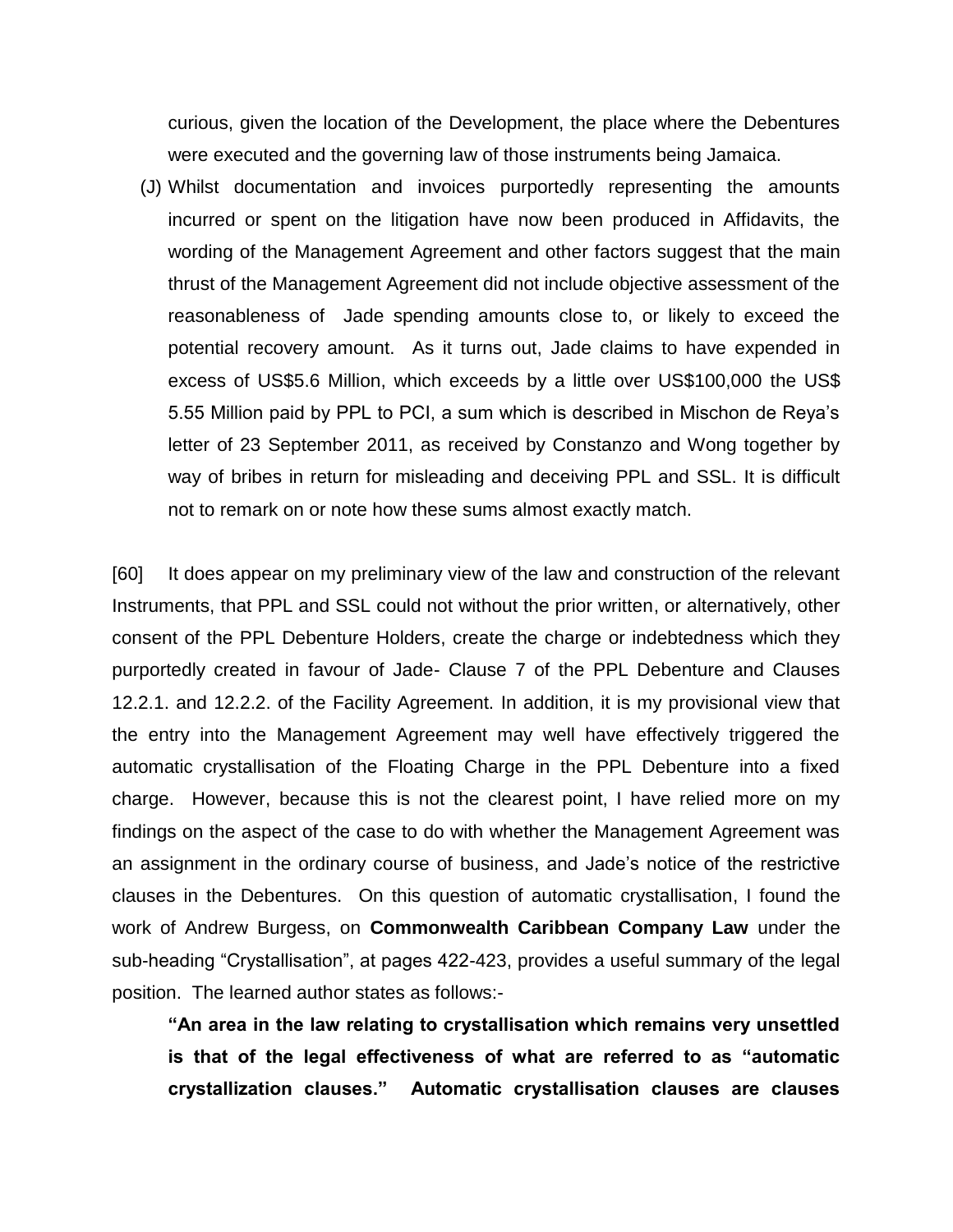**found in debentures which provide for the floating charge to crystallise on the occurrence of specified events of default and this is whether or not the debenture-holder knows that the event has occurred and whether or not the debenture-holder wants to enforce the charge as a result of the happening of the event.**

**An evaluation of the case law indicates that the older authorities, without deciding the issue, point to the theory that automatic crystallisation clauses are legally ineffective ...**

**The more recent cases are somewhat equivocal but on balance appear to incline in favour of the effectiveness of automatic crystallisation ...**

**It is submitted that the crux of the doctrinal problem associated with automatic crystallisation lies in whether parties are free to contract in respect of crystallization events. If they are, automatic crystallisation clauses are** *ipso jure* **legally valid; if they are not, but their contractual freedom is restricted, then such clauses are invalid. The better view appears to be that courts have no legal basis on which to ignore the contractual agreements of parties."**

#### **ADDITIONAL FEATURES OF THIS CASE**

[61] This is a case where Jade wants the Defendants to take a positive new step which they had not previously had to do, i.e. place the Settlement Proceeds of the 2009 Suit in escrow. This is not a case where Jade is merely trying to prevent the Defendants from taking, or continuing with some course of action. It is a case in which Jade is seeking the type of injunction that has features which would ordinarily justify describing the injunction as an interlocutory mandatory injunction. If I grant the injunction, the Defendants and Debenture Holders will be further out of pocket and will have to expend more and more funds( the Receiver says US\$320,000.00 per month) financing the operations of PPL and SSL. This will thereby continuously increase the amount owed to the Debenture Holders in addition to the principal and interest already due on the original loans. In short, throwing "good money" after what may seem to be "bad money", without the alleviation or reduction to be derived by immediately accessing the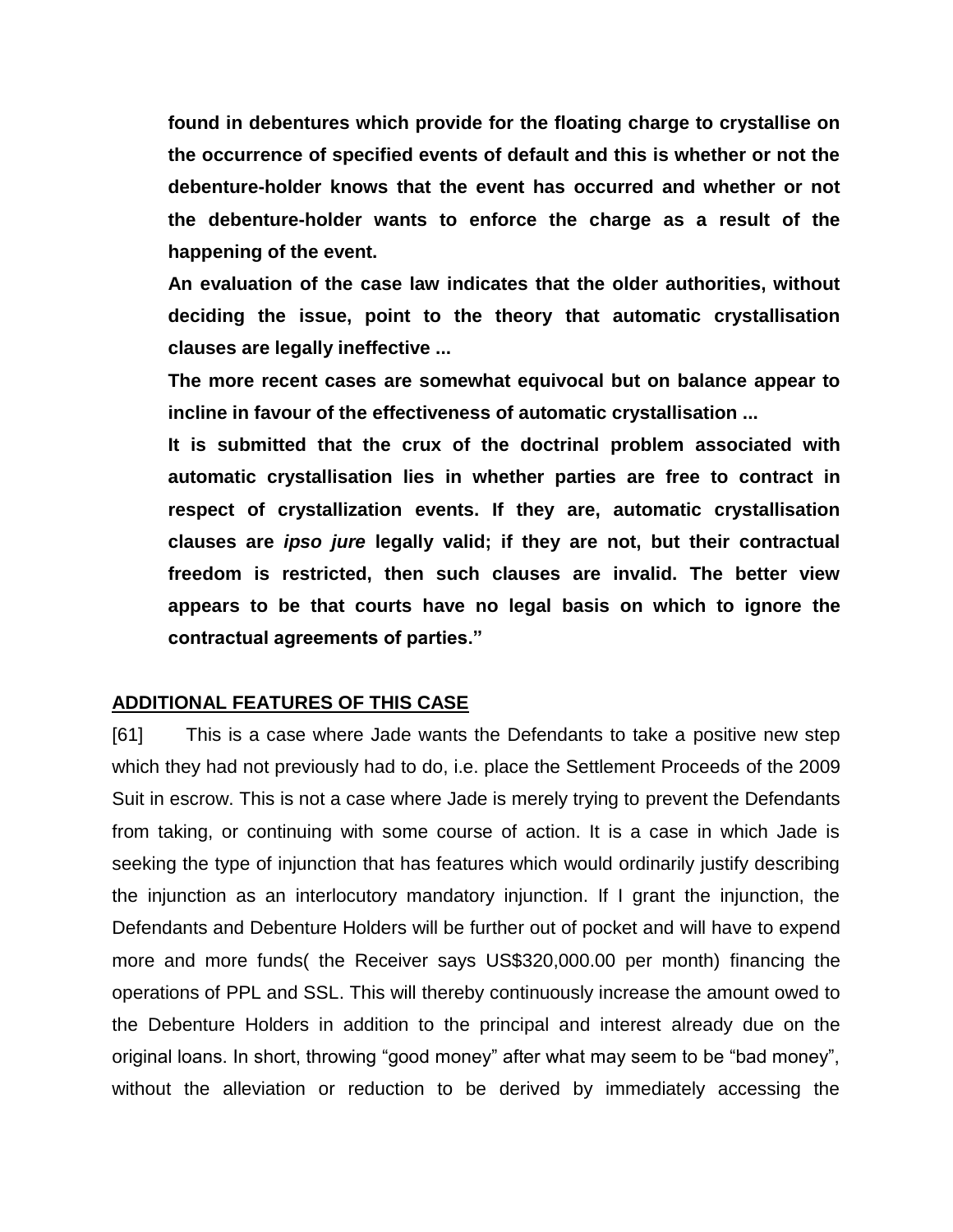Settlement funds. On the other hand, what will Jade suffer? Jade will not be continuing to incur additional costs on behalf of PPL and SSL (not the same thing as pursuing its own interests in this claim). It will lose the opportunity to recover from the Settlement proceeds the sum in excess of US5.6 \$ Million (or a portion of it) it claims to have expended in pursuing the litigation in Jamaica, Canada and Hong Kong. In short, it will end up losing, or not recovering, along with its associated companies PPL and SSL. There is no evidence before me of the financial status of Jade, incorporated outside of Jamaica, such that I could attempt any assessment, if necessary, of the overall effect of non-recovery. Alternatively, if Jade can legitimately make out a case on the basis of providing services to PPL and SSL under a simple contract, it may be able to lay a claim as an unsecured creditor and take its place amongst and in the line up of other such creditors of PPL and SSL. On the face of it, the Debenture Holders in my judgment stand to suffer greater irremediable harm if the injunction were to be granted than Jade would suffer if the injunction were not to be granted. In the circumstances, without "boxticking" as disapproved of in **NCB v. Olint**, I think that I am justified in feeling reluctant to grant the injunction sought unless satisfied that the chances of it turning out at trial to have been wrongly granted are low. Or, in the words of Megarry J. in **Shepherd Homes** , unless I feel a high degree of assurance that at the trial it will appear that the injunction was rightly granted. I am not at all so satisfied. Indeed, I do not feel that high degree of assurance that it would turn out that the injunction was rightly granted. Indeed, my sense of the matter is pointing in the opposite direction such that I in point of fact feel a high degree of assurance that if I were to grant the injunction, it would turn out or appear at trial that the injunction was wrongly, not rightly granted.

#### **DELAY AND OTHER FACTORS**

[62] Jade has denied that this claim is being made late in the day. Jade asserts that by the letter from Mischon de Reya, Solicitors, to the Receiver it had disclosed the Management Agreement and made a claim to the benefits of the fruits of the 2009 Suit. However, the Defendants deny receiving a copy of the Management Agreement until the letter from Grant Stewart Phillips dated June 10 2013 enclosed a copy. Whatever the case may be, as to the enclosure or non-enclosure of a copy of the Management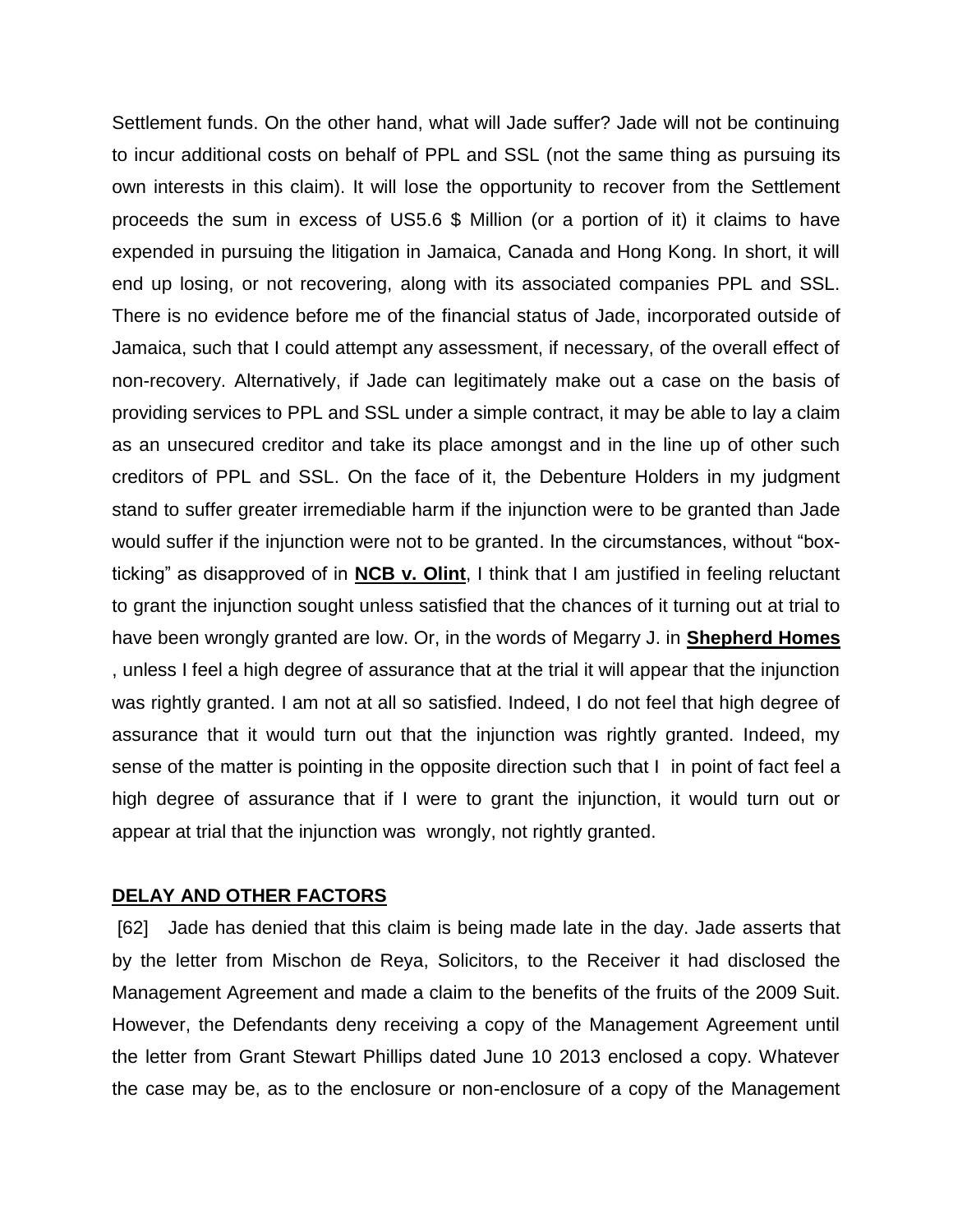Agreement, (a copy of which the Receiver says he has to date not been able to find in the records of PPL or SSL), I agree with Counsel for the Defendants submission that Jade does seem to have been guilty of delay. In any event, the motivation for not coming forward to the court to make this claim to the fruits of the 2009 Judgment until the Settlement Agreement is odd, at the very least. I note that the statement in Mischon de Reya's letter that pursuing the recovery of the assets was to the benefit of the Receiver and the Banks does not seem entirely consistent with the term of the Management Agreement by which Jade claims to be entitled to the entire fruits of the judgment, not just fees and interest. The fact that Jade claims that the fees exceed the amount recoverable is besides the point and may raise all sorts of other questions as to the bona fides of the Management Agreement. So just when the Debenture Holders think, after the Receiver on their behalf, has been actively engaged in attempting to collect assets and has secured the Settlement Agreement, that they are going to receive some funds in reduction of the huge indebtedness of PPL and SSL, Jade has "swooped down", to pluck the funds from them. I agree that as early as July 23 2011 when the Receiver was appointed, Jade, this associated company of PPL and SSL knew or ought to have known, that it was imperative to take steps to secure its alleged interests. I agree with the Defendants' submission that the fact that the Receiver did not respond promptly to Jade's letters claiming an interest ought not to have stood in the way of Jade making an application to the Court. Indeed, it could not really have been reasonable for Jade to contemplate that the Receiver would collect or make efforts to collect the assets at its expense for the benefit of Jade or any other party other than the Debenture Holders. Jade has filed this Claim over two years after the Receiver was appointed.

#### **DISPOSITION**

[63] My view is that there are serious issues raised, but preliminarily, when examined closely, it is my assessment that the case of the Defendants is far stronger than that of Jade. Damages do not appear to be an adequate remedy for either party, from the point of view of no demonstrable ability to pay them. The status quo would favour a refusal of the injunction, and the strength of Jade's case seems to me to be on shaky ground